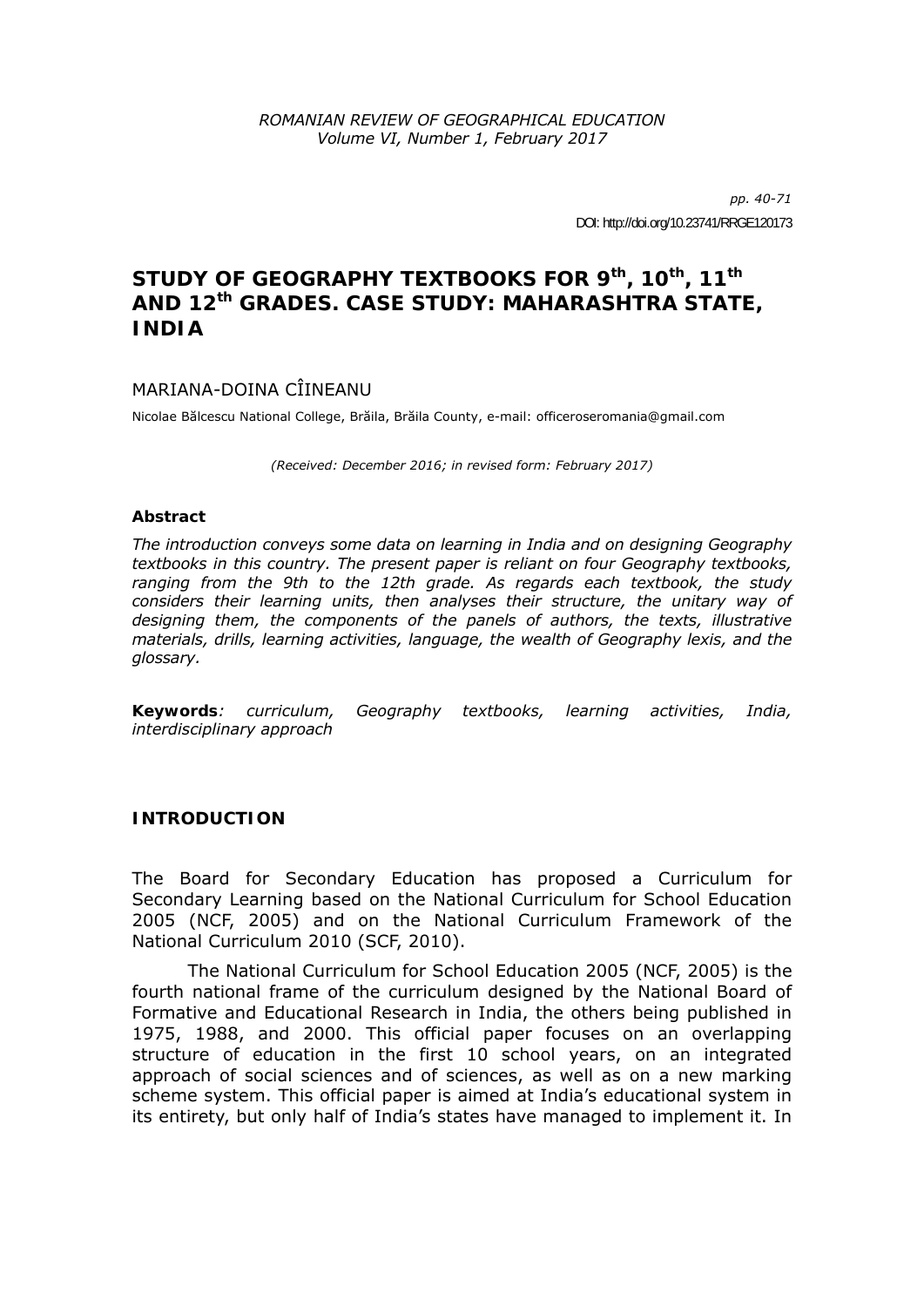India, there are variations regarding the amount of working days, the time allotted to teach a certain subject, the assessment of the learning levels, the time destined to the annual assessment.

The State Board of Education has spotlighted the study of geography within social sciences, accounting for enticing more students' inquisitiveness and prowess. The geography textbooks typical of Secondary Education are based on NCF 2005 and on SCF 2010. At domestic level, there are various school syllabi: school syllabi elaborated by the Central Board of Secondary Education (CBSE) for students aged up to the 12th grade, school syllabi enabling the obtaining of the Indian Certificate for Secondary Education (ICSE) and the Certificate for Indian School (ISC).

The CBSE Syllabus is a more comprehensive one than the ICSE, the content of each being logically related. The themes are gradually inserted only to come under more thorough study in the following year. The ICSE syllabus aims at secondary education performed in English and is undertaken primarily by those who intend to pursue university studies abroad. Within the syllabus, are included basic elements which recur, then it upgrades to a superior level. Projects are emphasized to the extent to which, by their fulfilment, it is deemed to provide students with a basis for achieving high performance.

A CBSE exam requests a good preparation of the students, chiefly because punctual relevant answers are demanded. Admittance exams at the end of the 10th and the 12th grade bank entirely on the CBSE syllabus. For a child in India, who completes Middle School (5th-7th grades), High School (8th-10th grades), and Junior College (11th-12th grades), it is easier to adjust to the pattern of those exams because the textbooks comprise themes whose contents is checked only by means of these exams.

In the 9th and the 10th grades, in India, students learn Regional Geography, Geography and Economics, Geography of Maharashtra (9th grade) and Geography of India (10th grade). In Junior College, students learn General Geography: Physical Geography (11th grade) and Human Geography (12th grade). For the 12th grade, there is also a textbook of Practical Geography.

The syllabus for the 9th grade is designed as to represent a prominent link within the chain of the curricular offer. Up to the 10th grade, it is undertaken general education, only for students to proceed furthermore with thorough study of some fields of interest for them, considering their prospective career. With the 11th and 12th grades they broaden and deepen knowledge, so that students are enabled to use the adroitness and competences of the respective field both in daily situations, as well as in the domains of their profile.

The textbooks ranging from the 8th to the 10th grades (High School) and for the 11th and the 12th grades (Junior College), which we analyse, have been designed under the aegis of the Board for Education in Secondary and Higher Secondary Education of Maharashtra by a Board of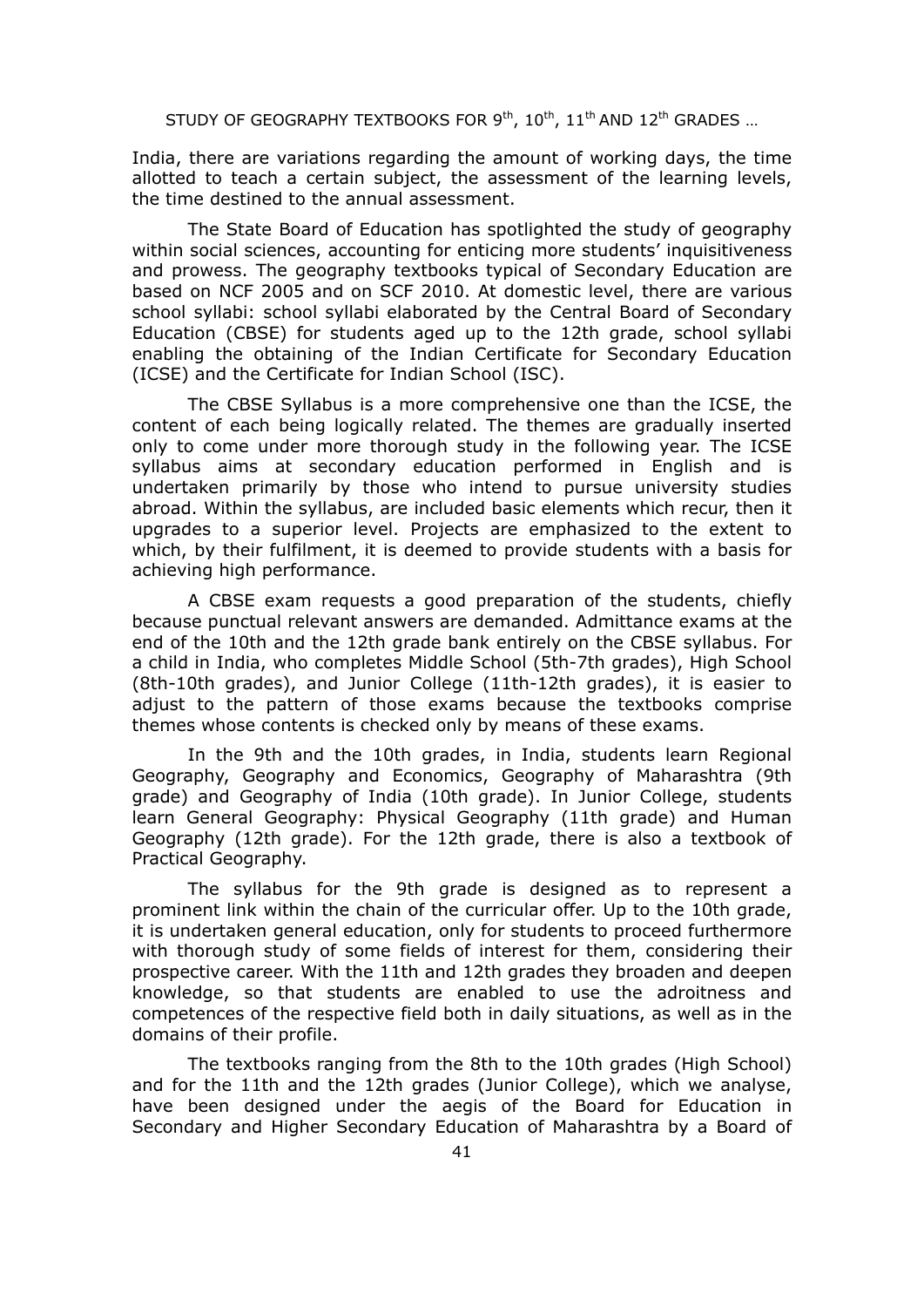Editors for Geography, which is under the guidance of a Board of Studies, and have been edited by Maharashtra State Bureau of Textbook Production and Curriculum Research. The textbook *Practical Geography* has been issued under the aegis of the National Council of Education Research and Training in New Delhi.

In this paper, we shall present an analysis of the textbooks for the 9th and the 10th grades for High School and those for the 11th and the 12th grades for Junior College. The textbook for 8th grade was analysed by Cîineanu (2016) in a different study. The authors of each textbook possess different competences, as they have various jobs – professors, geographers, cartographers, economists, photographers, pedagogues, teachers with experience, and proofreaders.

Each textbook comprises more aspects: excerpt from the Indian Constitution, Pledge, The anthem, Foreword, Introduction, maps, lessons, and Glossary. The size of textbooks is the following: length 28 cm, width 21 cm (approximately as an A4 page).

## **ANALYSIS OF THE 9th GRADE TEXTBOOK**

The Maharashtra State Department for Education at higher and secondary level elaborated the *Frame of Study* in 2010, having as benchmark the *National Curriculum Framework, 2005*. Owing to this frame, geography is included in the social sciences, these ones being twofold. Part I consists of History and Political sciences, whilst Part II comprises Geography for Section A and Economics for Section B.

The  $9<sup>th</sup>$  and  $10<sup>th</sup>$  grades suggest for learning an array of regional themes referring to the natural resources, occupations, agriculture, industry, transport, means of communication and tourism, population, regional development, and practical geography. Likewise, the influence of the environment upon the state's development is studied.

Introducing the economics and its basic concepts aims at each student understanding the revenue and consumption within the family. In chapters as Income, Needs, and Family Budget, there have been considered the age particularities and students' prior knowledge and were introduced so as to help students acquire certain skills in daily contexts.

This textbook addresses activities by means of which students are acquainted with applying geography knowledge in everyday life and develop their geographic thinking and creativity. *"By browsing the drills and field work from the chapters proper to Practical geography, students learn to directly and indirectly observe and grasp environmental problems and the concepts of general geography. By solving drills of map observing and reading, students enhance their thinking abilities and individual study"*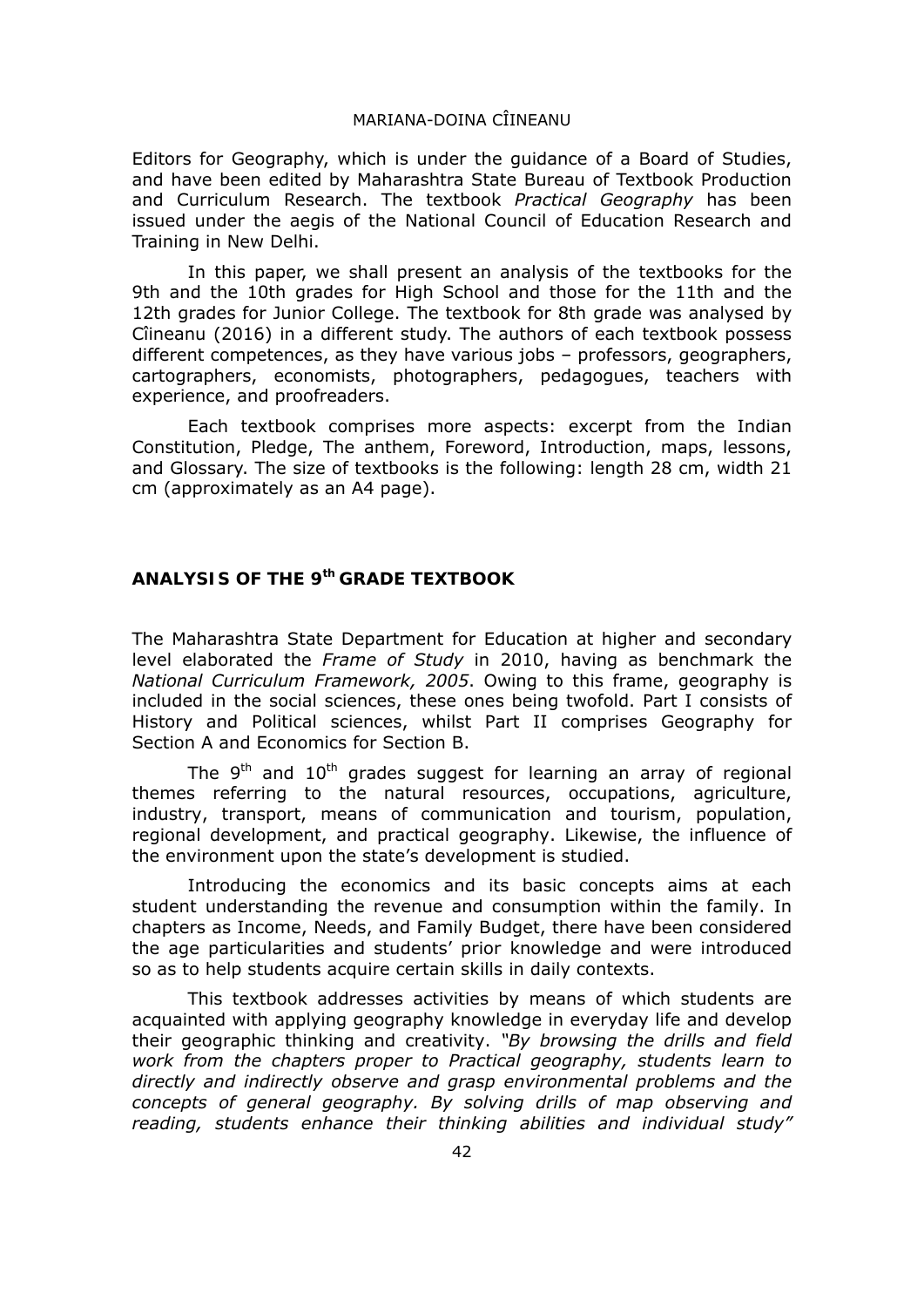(2013, the seventh unnumbered page). In designing this textbook, there were taken into account the newest informational standards and were used reference books, information from the internet, coloured maps, photos, and schemes. This textbook was revised by renowned geographers, economists, experienced teachers, and educators. For issuing this textbook, there contributed the members of the Board who deal with geography and economics studies, authors of geography and economics textbooks, cartographers, and photographers.

*Geography and Economics, Standard IX – Social Science, Part 2*  (2013) textbook comprises 54 pages. It opens with an excerpt from the Indian Constitution – the same as for the  $10<sup>th</sup>$  and the  $12<sup>th</sup>$  grades, it continues with the national anthem in Hindi, then followed by Plead, Introduction, Contents, maps, lessons, and bibliography.

(1) In Foreword, are conveyed the desiderata of the Indian people. We present an extract from the Indian Constitution in order to spotlight the values that are promoted among students:

*"We, the people of India, bearing as solemn duty constituting India as a socialist secular democratic and sovereign Republic and ensuring for all our citizens: social, economic and political Justice; Freedom of thought, of expression, of faith and of religion; Equality of status and chance; Fraternity to ensure the individual's dignity and the nation's unity and integrity. In this constituent gathering, on this day, 26th November 1949, we approve, enact and make known this Constitution for us ourselves*." (2013, the third unnumbered page).

(2) India's national anthem is an anthem of glory dedicated to Mother India, deemed as a goddess. The inclusion of the anthem in each textbook is intent on fostering in students feelings of love and devotion towards their country.

"*Thou art the rulers of the minds of all people,* 

*dispenser of India's destiny.* 

*Thy name rouses the hearts of Punjab, Sind, Gujarat and Maratha,* 

*Of the Dravida and Orissa and Bengal;* 

*It echoes in the hills of the Vindhyas and Himalayas,* 

*mingles in the music of Yamuna and Ganga and is chanted by* 

*the waves of the Indian Sea.* 

*They pray for thy blessings and sing thy praise.* 

*The saving of all people waits in thy hand,* 

*thou dispenser of India's destiny,* 

*Victory, victory, victory to thee."* 

(2013, the fourth unnumbered page).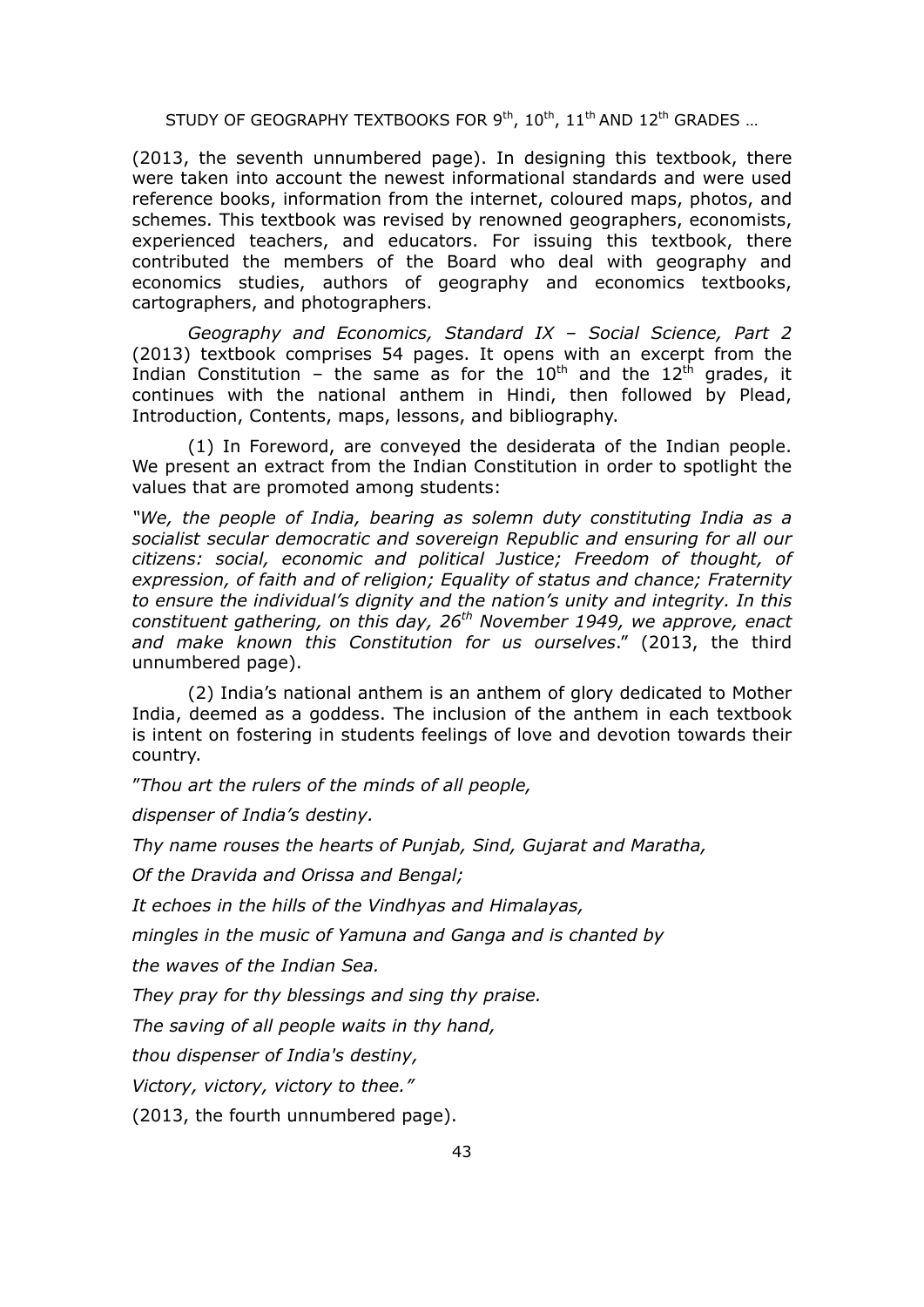(3) The *Plead* forwards the feelings and beliefs that any Indian youngster ought to nurture towards one's country, people, parents, teachers, and all elders. Owing to this plead, the national identity is shaped and the students are well aware of their belonging to a community.

"*India is my country. All Indians are my brothers and sisters. I love my country and I am proud of its wealthy and varied legacy. I shall do all my best to be proud of it.* 

*I shall give respect to my parents, teachers and to all elders and I shall revere everyone.* 

*To my country and my people, I pledge my devotion. In their well-being and prosperity alone lies my happiness*." (2013, the fifth unnumbered page).

(4) *Contents*. The 9th grade textbook features studying the *Economics and Geography of Maharashtra region – basic notions*. The Table of contents illustrates the topics and corresponding pages:

- A. Geography
	- *1. The concept of region pp. 1-8*
	- 2. *Maharashtra natural resources pp. 9-21*
	- 3. *Maharashtra jobs pp. 21-28*
	- 4. *Maharashtra agriculture pp. 29-37*
	- 5. *Maharashtra industry pp. 38-42*
	- 6. *Maharashtra transport, communications and tourism pp. 43- 45*
	- 7. *Maharashtra population pp. 52-58*
	- 8. *Maharashtra regional development pp. 59-66*
	- 9. *Practical geography pp. 67-71*
- *B. Economics* 
	- *1. Introduction to Economics pp. 75-78*
	- *2. Basic concepts of economy pp. 79-82*
	- *3. Income sources pp. 83-89*
	- *4. Family budget pp. 90-93*

(5) *Presentation of topics*. We have analysed the following aspects: the length of the texts, the structure of the lessons, the materials associated with a certain topic, the geographic words in the textbook and the lexis explained in the *Glossary*. At the end of each theme, there are included four drills and an activity or a project based on two-three subpoints. Each lesson spans along 3-6 pages approximately (Table 1).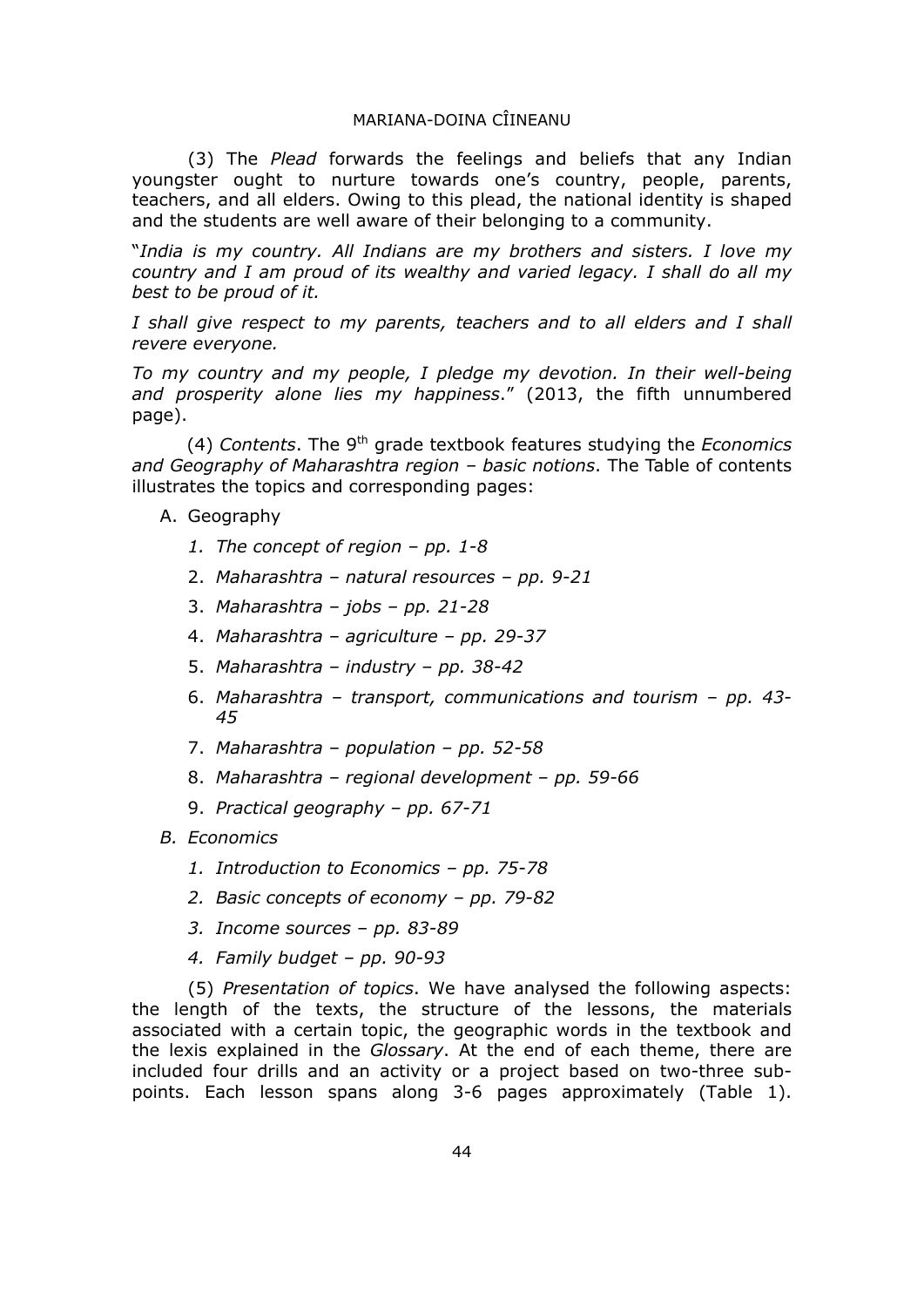Concerning the lessons in the chapter on *Economics*, each bears a *Glossary* of 5-6 terms at the end.

|                                 |     |     |     |     | Geography |     |    |    |     |    |    | Economics |    |
|---------------------------------|-----|-----|-----|-----|-----------|-----|----|----|-----|----|----|-----------|----|
| Topic                           |     |     | 3   |     | 5         | O   |    | 8  | 9   |    |    | ર         |    |
| Number of<br>lines in a<br>text | 127 | 195 | 149 | 108 | 80        | 183 | 99 | 94 | 123 | 48 | 63 | 112       | 45 |

|  |  |  |  |  | Table 1. Length of the topics in Geography Standard IX |  |
|--|--|--|--|--|--------------------------------------------------------|--|
|--|--|--|--|--|--------------------------------------------------------|--|

*Lesson structure*: Some lessons are arranged according to numbered items  $(1, 8)$ , others in themes and sub-themes bulleted lists  $(2, 3, 4, 5, 6, 7, 9)$ . At the debut of each lesson, there are specified learning objectives and learning outcomes, these being important in guiding the students along the learning process.

| Table 2. Section A: Geography (2013) |  |  |
|--------------------------------------|--|--|
|--------------------------------------|--|--|

| Topics to learn                                                                                                                                                                       | Learning Outcomes                                                                                                                                                                                                                                                                                                                                        |  |
|---------------------------------------------------------------------------------------------------------------------------------------------------------------------------------------|----------------------------------------------------------------------------------------------------------------------------------------------------------------------------------------------------------------------------------------------------------------------------------------------------------------------------------------------------------|--|
| Chapter 1 (2013, p. 1)                                                                                                                                                                |                                                                                                                                                                                                                                                                                                                                                          |  |
|                                                                                                                                                                                       | 1. What does region mean?                                                                                                                                                                                                                                                                                                                                |  |
| 1. The concept of region                                                                                                                                                              | 2. What is a natural factor?                                                                                                                                                                                                                                                                                                                             |  |
|                                                                                                                                                                                       | 3. What is an economic factor?                                                                                                                                                                                                                                                                                                                           |  |
| 1.1. Region identifying factors                                                                                                                                                       | 4. How do you identify a region?                                                                                                                                                                                                                                                                                                                         |  |
|                                                                                                                                                                                       | 5. Localising and the span of Maharashtra.                                                                                                                                                                                                                                                                                                               |  |
|                                                                                                                                                                                       | 6. The maps which include regional data.                                                                                                                                                                                                                                                                                                                 |  |
|                                                                                                                                                                                       | Chapter 2 (2013, p. 9)                                                                                                                                                                                                                                                                                                                                   |  |
| 2. Natural resources<br>2.1. Land resources and<br>usage of soils<br>2.2. Resources of<br>hydrosphere<br>2.3. Resources of soil<br>2.4. The woods and fauna<br>2.5. Mineral resources | 1. Presentation of natural resources<br>2. Information on Maharashtra land usage<br>3. Water availability, usage and pollution<br>4. Importance of water preservation<br>5. Various types of soil<br>6. Information on soil protection<br>7. Types of woods and the prominence of woods<br>8. Protection of woods and animals<br>9. Mineral distribution |  |
|                                                                                                                                                                                       | 10. Need of mineral preservation                                                                                                                                                                                                                                                                                                                         |  |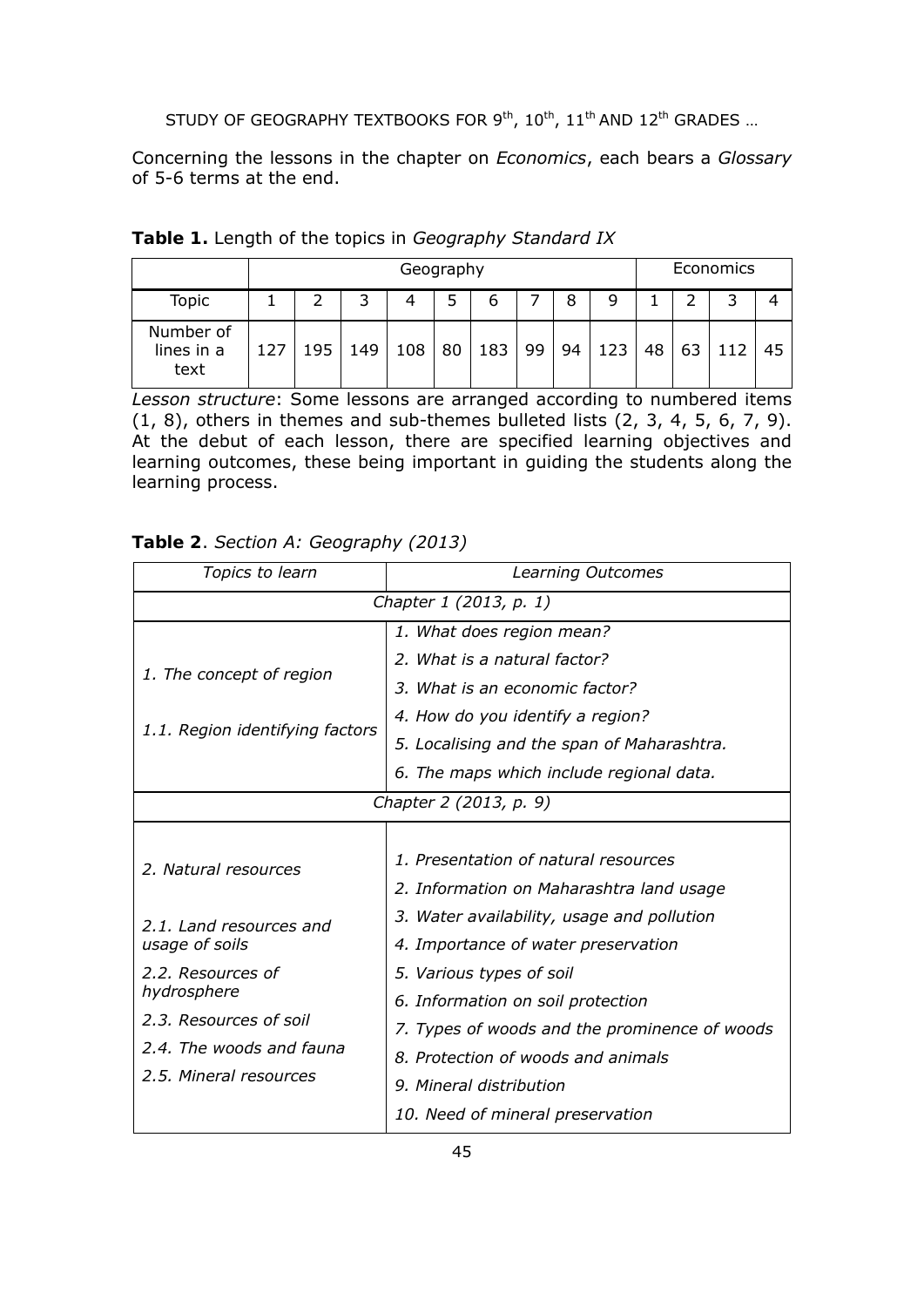|                                                                                     | Chapter 3 (2013, p. 22)                                                                                                |  |  |
|-------------------------------------------------------------------------------------|------------------------------------------------------------------------------------------------------------------------|--|--|
| 3. Occupations                                                                      | 1. Job classification                                                                                                  |  |  |
|                                                                                     | 2. Definition and variety of job titles                                                                                |  |  |
| 3.1. Primary occupations                                                            | 3. Features of varied jobs                                                                                             |  |  |
| 3.2. Secondary occupations                                                          | 4. Industries that are based on various                                                                                |  |  |
| 3.3. Tertiary occupations                                                           | occupations                                                                                                            |  |  |
| 3.4. Quaternary occupations                                                         | 5. Job importance in human life                                                                                        |  |  |
|                                                                                     | Chapter 4 (2013, p. 29)                                                                                                |  |  |
| 4. Agriculture<br>4.1. Types of agriculture                                         | 1. Prominence of agriculture<br>2. Main types of agriculture in Maharashtra<br>3. Main crops and their distribution in |  |  |
| 4.1.1. Intensive agriculture                                                        | Maharashtra                                                                                                            |  |  |
| 4.1.2. Irrigated agriculture<br>4.1.3. Horticulture                                 | 4. Main fruits and their distribution in<br>Maharashtra                                                                |  |  |
| 4.2. Major cultures: wheat,<br>rice, sugar cane, cotton,<br>mango, oranges, bananas | 5. Learn data on produce distribution using the<br>map                                                                 |  |  |
| Chapter 5 (2013, p. 38)                                                             |                                                                                                                        |  |  |
| 5. Industry                                                                         |                                                                                                                        |  |  |
| 5.1. Industry based on the<br>processing of agriculture<br>produce                  | 1. What does industry mean?                                                                                            |  |  |
| 5.1.1. Cotton textiles                                                              | 2. Industry classification                                                                                             |  |  |
| 5.1.2. Sugar industry                                                               | 3. Industry based on agricultural produce                                                                              |  |  |
| 5.2. Other industries                                                               | 4. Mineral-based industry                                                                                              |  |  |
| 5.2.1. Chemical industry                                                            | 5. Distribution of industry                                                                                            |  |  |
| 5.2.2. Automotive industry                                                          | 6. Causes of industrial pollution                                                                                      |  |  |
| 5.2.3. Electro technical<br>industry                                                |                                                                                                                        |  |  |
| 5.3. Industrial pollution                                                           |                                                                                                                        |  |  |
|                                                                                     | Chapter 6 (2013, p. 43)                                                                                                |  |  |
| 6. Transports,                                                                      | 1. Importance of transports                                                                                            |  |  |
| communications and tourism                                                          | 2. Types of transport                                                                                                  |  |  |
|                                                                                     | 3. Advantages and disadvantages of varied                                                                              |  |  |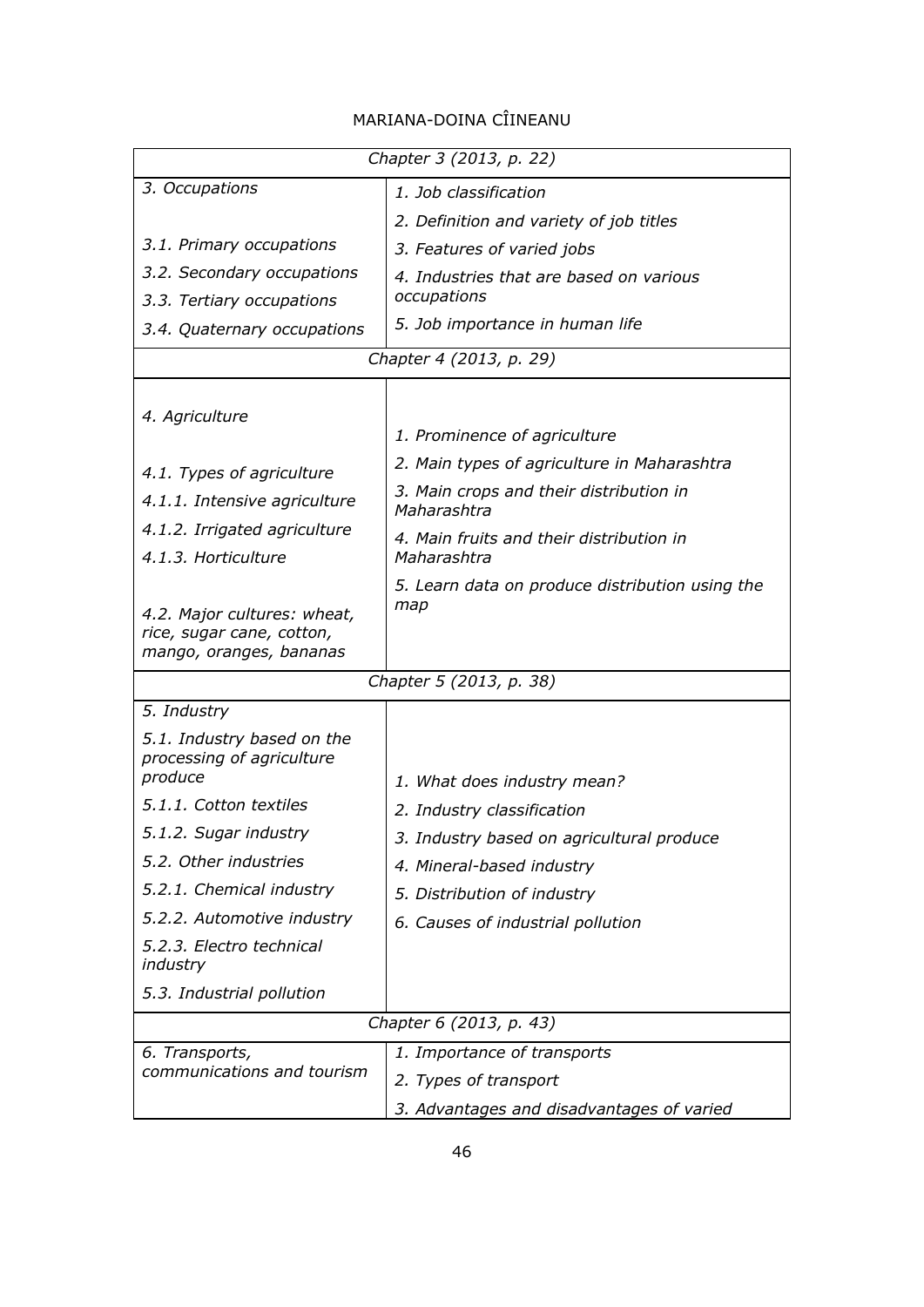| 6.1. Transports              | means of communication                                              |
|------------------------------|---------------------------------------------------------------------|
| 6.1.1. Roads                 | 4. What does communication mean?                                    |
| 6.1.2. Railways              | 5. Means of communication                                           |
| 6.1.3. Airways               | 6. Importance of the ways of communication                          |
| 6.1.4. Seaways               | 7. Chief tourism centres in Maharashtra                             |
| 6.1.5. Pipes                 |                                                                     |
|                              |                                                                     |
| 6.2. Means of communication  |                                                                     |
| 6.2.1. Post and telegraph    |                                                                     |
| 6.2.2. Telephone             |                                                                     |
| 6.2.3. Radio                 |                                                                     |
| 6.2.4. Television            |                                                                     |
| 6.2.5. Internet              |                                                                     |
|                              |                                                                     |
| 6.3. Tourism                 |                                                                     |
|                              | Chapter 7 (2013, p. 52)                                             |
|                              |                                                                     |
| 7. Population                |                                                                     |
|                              |                                                                     |
| 7.1. Population growth rate  |                                                                     |
| 7.1.1. Density               | 1. Prominence of population as resource                             |
| 7.1.2. Spread                | 2. Population growth and distribution                               |
|                              | 3. Density and migration of population                              |
| 7.2. Population structure    | 4. Information on population structure                              |
| 7.2.1. Genre structure       | 5. Information about genre structure and literacy<br>in Maharashtra |
| 7.2.2. Age structure         |                                                                     |
| 7.2.3. Literacy              |                                                                     |
|                              |                                                                     |
| 7.3. Migration of population |                                                                     |
|                              | Chapter 8 (2013, p. 59)                                             |
| 8. Regional development      | 1. What does regional development mean?                             |
| 8.1. The concept of          | 2. The concept of human development - INDEX                         |
| development                  | 3. Factors which determine human development                        |
| 8.2. Regional development    | - INDEX                                                             |
| 8.3. Human development -     | 4. Human development - INDEX Maharashtra                            |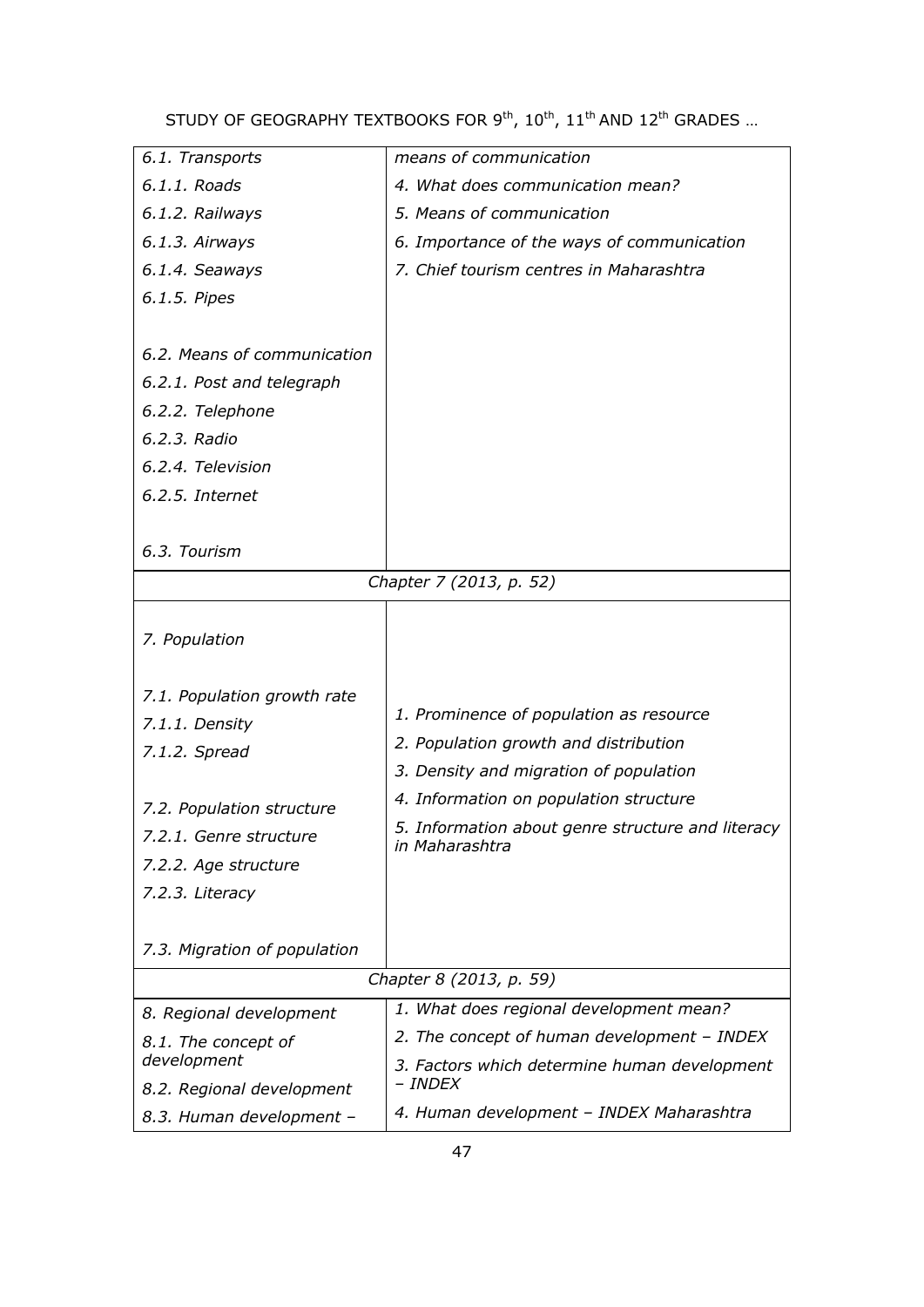| <b>INDEX</b>                                | 5. What does regional imbalance mean?                                       |  |  |
|---------------------------------------------|-----------------------------------------------------------------------------|--|--|
| 8.4. Regional development in<br>Maharashtra | 6. Causes of regional imbalance                                             |  |  |
|                                             | Chapter 9 (2013, p. 67)                                                     |  |  |
| 9. Practical geography                      | 1. What does cartography mean?                                              |  |  |
|                                             | 2. The nature and domain of cartography                                     |  |  |
| 9.1. Cartography<br>9.2. Maps               | 3. Understand the following aptitudes: reading a                            |  |  |
|                                             | map, elements of a map, preparing the isopleths'                            |  |  |
| 9.3. Field work                             | map, collecting data using acquired knowledge,<br>and giving a presentation |  |  |

|  |  | Table 3. Section B: Economics/Indian Economic Development (2013, p. 73) |  |  |  |
|--|--|-------------------------------------------------------------------------|--|--|--|
|--|--|-------------------------------------------------------------------------|--|--|--|

| Topics to learn                              | Learning Outcomes                      |  |  |
|----------------------------------------------|----------------------------------------|--|--|
| Chapter 1 (2013, p. 75)                      |                                        |  |  |
| 1. Introduction to economics                 |                                        |  |  |
|                                              |                                        |  |  |
| 1.1. Economic progress of human being        |                                        |  |  |
| 1.2. Meaning and definition of economy       | 1. Stages of man's economic            |  |  |
| • Adam Smith                                 | development                            |  |  |
| • Prof. Alfred Marshall                      | 2. Meaning and definition of economics |  |  |
| <b>Lionel Robbins</b>                        | 3. Need and importance of the study    |  |  |
| 1.3. Importance of the study of<br>economics | of economy                             |  |  |
| Intellectual value                           |                                        |  |  |
| Practical aim                                |                                        |  |  |
| Governmental organisations                   |                                        |  |  |
| Chapter 2 (2013, p. 79)                      |                                        |  |  |
|                                              | 1. Meaning of human needs              |  |  |
| 2. Basic notions of economics                | 2. Characteristics of human needs      |  |  |
|                                              | 3. Classification of human needs       |  |  |
| 2.1. Introduction                            | 4. Economic and non-economic goods     |  |  |
| 2.2. Human needs, meaning,                   | 5. Infrequency of resources            |  |  |
| characteristics and classification           | 6. The concept of utility              |  |  |
| 2.3. Goods                                   | 7. The concept of value and price      |  |  |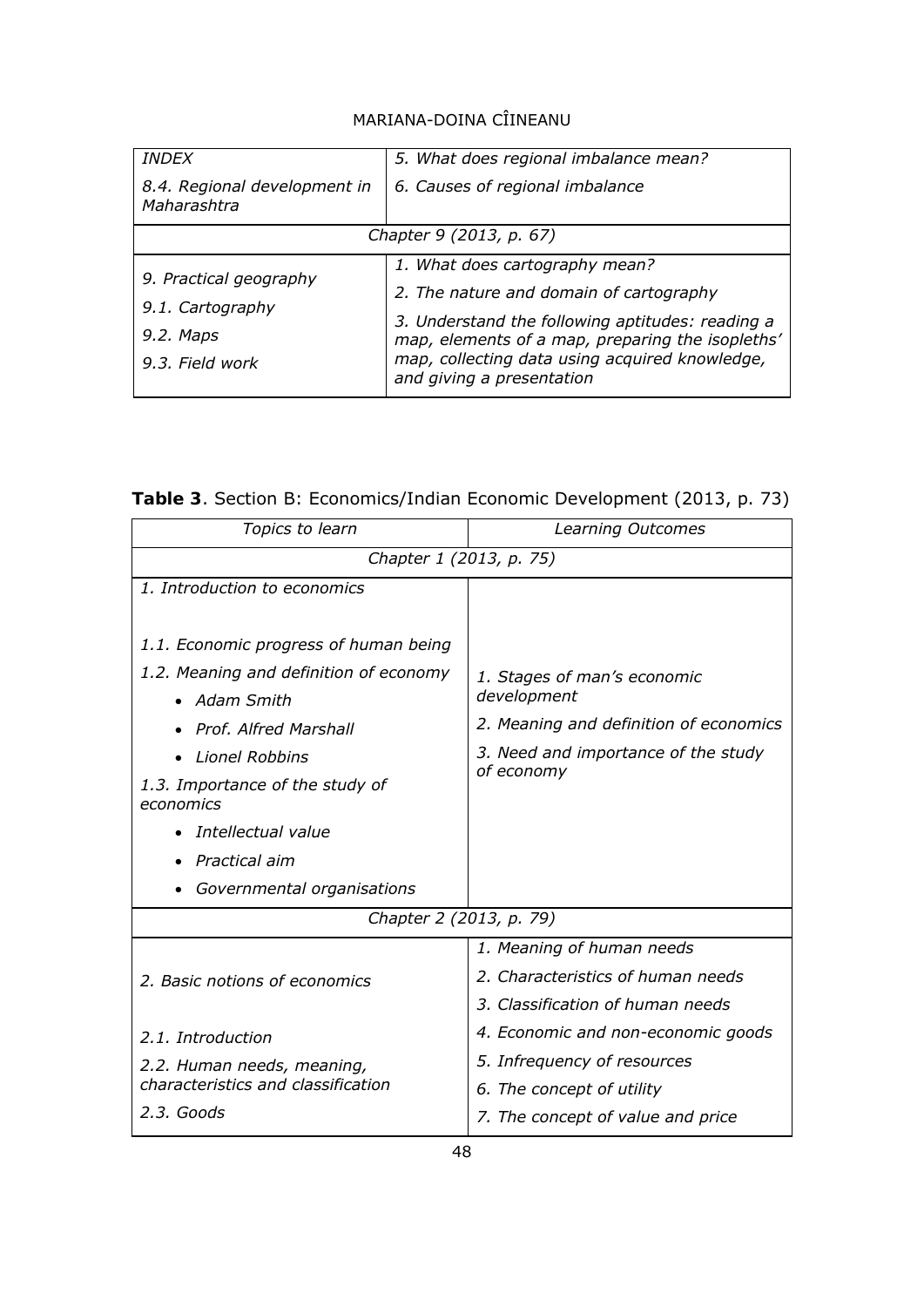| 2.4. Resources                                      | 8. The notion of demand and offer                 |
|-----------------------------------------------------|---------------------------------------------------|
| 2.5. Utility, value and price                       |                                                   |
| 2.6. Demand and offer                               |                                                   |
| Chapter 3 (2013, p. 83)                             |                                                   |
| 3. Income sources                                   | 1. The role of personal income                    |
| 3.1. Introduction                                   | 2. Sources of personal income                     |
| 3.2. The definition of personal income              | 3. "Baluta" and "Aluta" systems in<br>agriculture |
| 3.3. Income sources                                 | 4. Light industry and handicrafts                 |
| 3.4. What does "Baluta" system mean?                | 5. Modern income sources and                      |
| 3.5. Industry of processing agricultural<br>produce | handicrafts                                       |
| 3.6. Modern sources of income                       |                                                   |
| Chapter 4 (2013, p. 90)                             |                                                   |
| 4. Family budget                                    |                                                   |
| 4.1. Introduction                                   | 1. The notion of income and<br>expenditure        |
| 4.2. Types of budget                                | 2. Monthly family budget                          |
| 4.3. The value of the family budget                 | 3. Preparing monthly budget with                  |
| 4.4. Components of the budget                       | parents' help                                     |
| 4.5. Examples of family budget                      |                                                   |

*Illustrative material*. At the beginning of the textbook, there are 4 maps. Maharashtra Administrative Map, Maharashtra State Physical Map, the Map of the Great Hydrographic Basins of Maharashtra, and the Map of the Major Transport Routes in Maharashtra. A lesson of the textbook features a diversity of illustrative material. The maps, images and tables prevail over the texts of the lessons which therefore favour the understanding of data and enable the design of some practical drills. The maps and drawings in the textbook are representative and accurate. The maps are not satiated with information and represent the region of Maharashtra accurately.

For instance, with *Theme 3 – Occupations*, there are included: a collage of pictures on the main occupations from the primary, secondary, tertiary and quaternary sectors; six pictures about fishing, Khanari cow, Khilari bull, Calf, an ostrich farm, and mining. There is the Map of occupations in Maharashtra state in which it is conveyed the percentage of the sectors of activity for each district of Maharashtra state. This lesson hosts a scheme of the classification of the sectors of activity. There are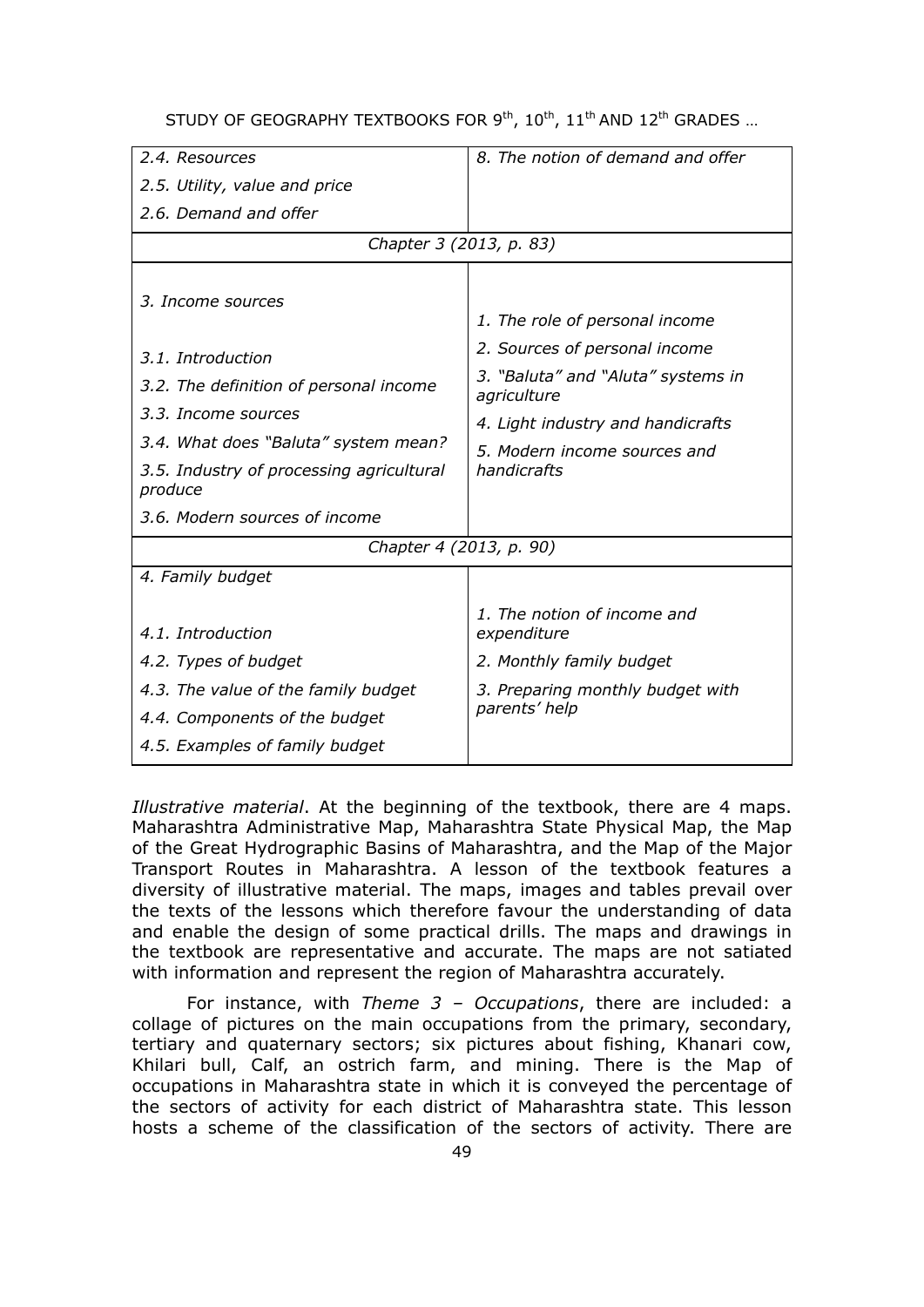introduced less-known facts about fishing, indigenous bovine breeds, contribution of the IT sector and of technology and services based on information.

The load of geography terms. For *Theme 2 – Natural Resources,* there are 129 terms of Physical Geography: land, nature, water, soil, woods, biosphere, surface, relief, slope, physical map, hydrography, province, steep, forest, rivers, occidental/western, West, weather, East, coastlines, drought, bumps, environment, afforestation, torrential rains, swamp, floods, physical conditions, monsoon conditions, surface conditions, depth conditions, river bed, lakes, reserves, basalt, infiltrations, dykes, hill, river basins, excavations in the ground, artificial canals, conservation, drainage, soil conservation, vegetation, meadow, ecosystem, discharge, rocks, organic matter, biodiversity, erosion, degrading, black soil, flooding valleys, silt, texture, North, red soils, yellow soils, granite, gneiss, metamorphic rocks, soil conservation, vegetation, meadow, deforestation, excessive grazing, ploughing towards the direction of the slopes, habitat, plants, global warming, climate changes, tropical forests, deciduous, mangrove, coconut, the sacred tree, ebony tree, shrubs, cactuses, baobab, subduction, estuaries, wild animals, tiger, cheetah, bison, crocodile, elephant, antelope, giant squirrel, centre, carbon, hydrogen, limestone rocks, North-West, fuel, thermal energy, artificial rubber, exhaustible traditional resources, lifestyle, chrome, copper, sodium, mercury, oxygen, Titan, magnetite, iron, potassium, limestone, aluminium, phosphorous, salt, hematite, magnetite, limonite, siderite, bauxite, minerals, carbon, anthracite, lignite, pit coal, bituminous, peat, carbon, hydrogen (2013, pp. 9-20).

There are 86 terms of *Human Geography*: resources, ore, industries, gases, transports, state, mining, regions, urban, agriculture, settlements, diagram, land use, cultivate regions, irrigations, population, district, dwellings, constructions, industrialization, fallowing, permanently uncultivated land, current uncultivated areas, technology, farmers, global trade market, social and cultural changes, tap water, renewable, canals, pipes, cisterns/irrigation basins, irrigations by means of surface pumps, sprinkling irrigations, irrigations, pollution, compost, waste, dredging, nonrenewable resource, cotton, sugar cane, wheat, sorghum, vegetables, lateritic soil, fertilisation, rice, horticulture, silted soils, hazelnuts, potatoes, millet, excessive grazing, ploughing in the direction on the slopes, soil degrading, biotic resource, economic sectors, solar energy, biogas, forestry, project, Marathi, Hindi, metallic, non-metallic, electronics industry, stainless steel, railways, automobiles, petrol refining, chemical industry, steel industry, manganese, alloys, kaolinite, photographs, matches industry, energy resources, mines, fuel, thermal energy, artificial rubber, traditional exhaustible resources, lifestyle. These notions highlight an interdisciplinary and transdisciplinary approach of the themes, as well as respecting the principle of the integration of geographic elements in studying processes and phenomena.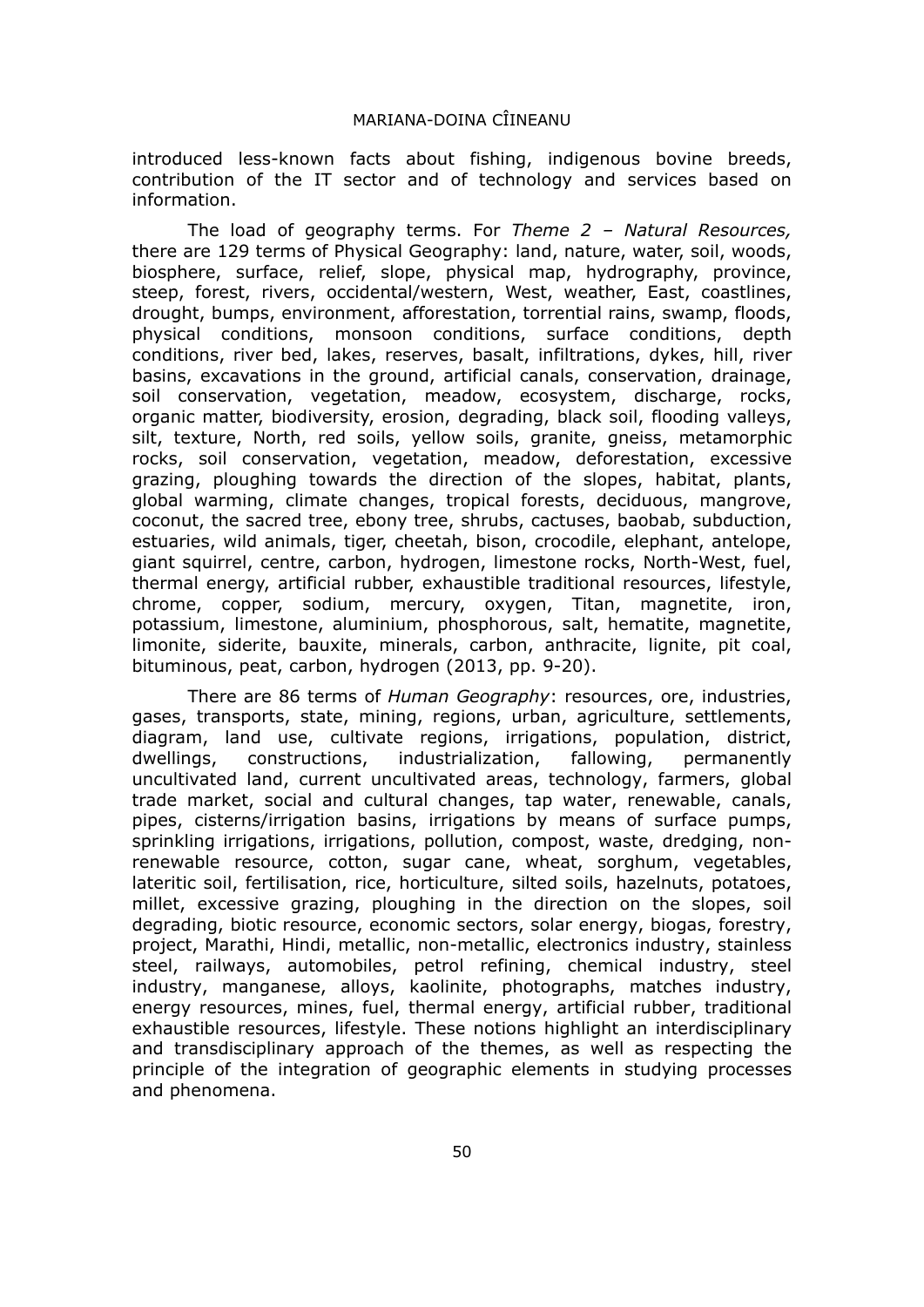There are 61 *proper names*: Maharashtra, The Ghats, Tapi, Godawari, Wordha, Konhan, Wainganga, Bhima, Krishna, Vidharba, Sindhudurg, Raigad, Thone, Gadchiroli, Chandrapur, Bhandara, Gondia, The Western Ghats, Nasik, Pune, Satara, Sangli, Kolhapur, Kharland, Bhandarei, Ahmednagar, Pune, Satara, Osamanabad, Dhule, Ratnaguri, Purma, Nagpur, Bhadara, Arjun, Santhal, Sindhudurg, Thane, Satar Kanchan, Masik, Mandurbar, Amarovati, Akola, Khair, Korphed, Kandalul, Tiwarul, Melghat, Tadola, Pench, Sahyadri, Dajipur, Shekaru, Bhimanshankar, Raigarh, Koradi, Paros, Turbte, Yevatamal, Mumbay, and the Arabian Sea.

*Drills associated with the maps*: Within each theme of the textbook, there is a selection of drills and by such practice students learn how to analyse and interpret the content of the maps and to position themselves with these ones' help and to grasp the geographic space. Inside the textbook, there are also tasks addressing various projects for students.

We further present several learning activities from *Theme 9 – Practical (Practical Geography)*:

*Activity 1*. Students visit a village where they can study the population, occupations, and transports and may ask villagers some questions. During this field-work like activity, the students are acquainted with inquiring into a problem typical of geography. The textbook reveals a sample-quiz which may be employed by students:

- 1. How many members are in your family?
- 2. What is the name of the head of the family?
- 3. How many members of your family have studies?
- 4. How much land does your family cultivate?
- 5. What do you cultivate in this area?
- 6. Which are the main basic cultures in your village?
- 7. What types of irrigations are used in agriculture?
- 8. What types of fertilisers are employed in agriculture?
- 9. Which is the closest store where you can sell your agricultural produce?
- 10. Where do the people with studies in your family work and what sort of activities do they perform?
- 11. Apart from agriculture, what other activities are undertaken in your village?
- 12. Which is the nearest settlement?
- 13. What types of transport do you have in your village?
- 14. Which is the car frequency in your village?
- 15. Up to what grade do they learn in your village?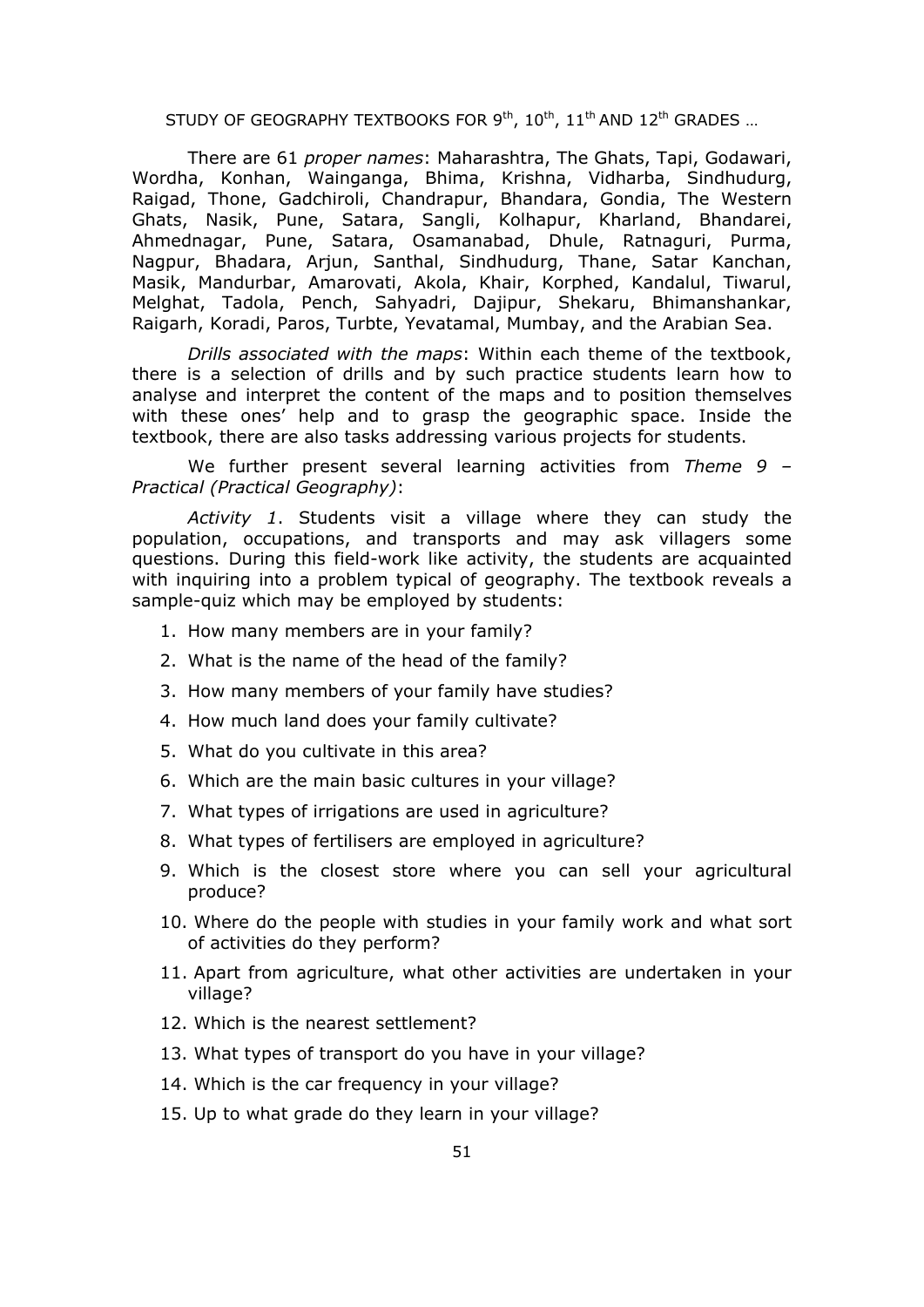- 16. Which is the source of drinkable water?
- 17. Is your house connected to electricity?
- 18. What cultural activities do you perform in your village?
- 19. What other facilities do you enjoy in your village?
- 20. As far as you are concerned, what facilities and amenities does your village need? (2013, p. 71)

*Activity 2*. Students analyse a map based on a study guide, discover which are the methods employed for elaborating maps and deduce the significance of maps in representing the geographic space.

- 1. Which are the elements of a map?
- 2. What are the methods used to design the thematic maps?
- 3. What are maps used for?
- 4. What is the scale of the map?
- 5. Mention why field work is important? (2013, p. 71)

*Project*. Write a report about the surroundings of your area once you have visited it (2013, p. 71)

Based on the data collected by means of the interview approach, students can write about the relationship between the natural and cultural environment, about how peoples' activities are influenced by the resources available in the area, about the influence of weather upon the type of agriculture. There can be mentioned some experiences occurred during the field work (2013, p. 71).

(7) The *Glossary* comprises 17 terms. For instance, for *Theme 1 – Introduction to economics,* the following notions are explained: intellectual value, dependent, inflation, fiscal policies, credits (2013, p. 77).

(8) At the end of *section A,* there is a *Table revealing the demographic indicators* referring to Maharashtra and its districts. This data may be used throughout the entire year of study in the approach of various themes.

(9) *Bibliography* includes 17 sources.

### **ANALYSIS OF THE 10th GRADE TEXTBOOK**

*Geography and Economics standard X – Social Science, Part 2* (2016) has 60 pages. The book opens with an excerpt from the Constitution, it then continues the national anthem in Hindi language, then Plead, Introduction, Contents, maps, and lessons. Similar to the  $9<sup>th</sup>$  grade textbook, this one is also twofold: *section I – Geography* (9 chapters) and *section II – Economics* (4 chapters). The data from the Constitution, national anthem, Plead and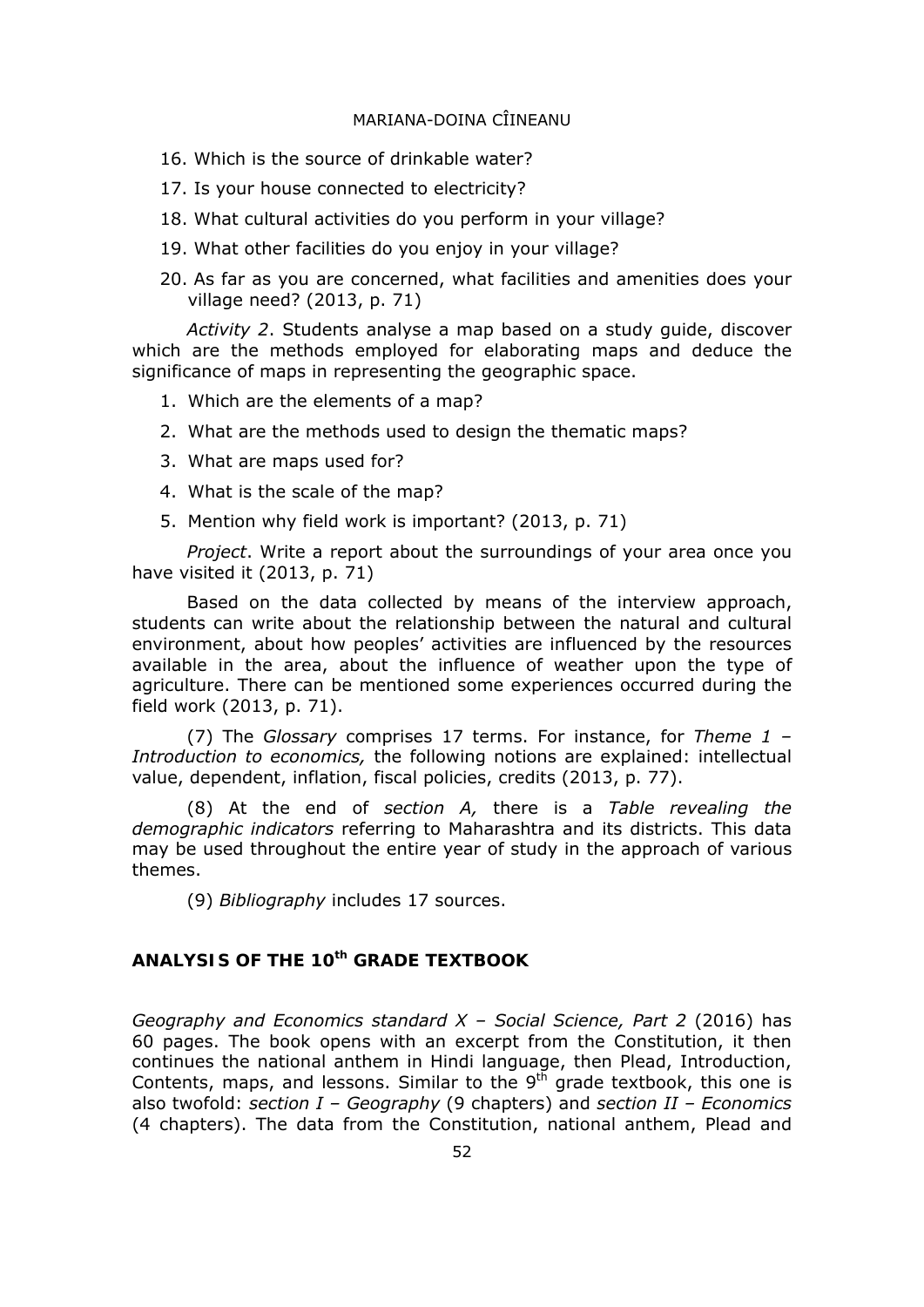the role of social sciences enjoy the same content as those from the textbook for the  $9<sup>th</sup>$  grade.

In the  $10<sup>th</sup>$  grade, the geography standard syllabus engulfs "India's Geography" with the following themes: Physical Divisions of India, North-India Mountains, North-India Plains, the Regions of the Peninsular Plateaux, Eastern and Western Ghats, the Coastline region, India's Islands, and Practical Geography.

This textbook, just the same as the Geography for the  $9<sup>th</sup>$  grade, is designed based on the new curriculum and encompasses topics on the influence of the regional environment onto the country's development. There have been accounted students' age particularities and prior knowledge. The textbook is reliant on constructivism and practical methods of enhancing students' thinking and creativity. Such chapters as *Basic economic problems and solutions* and *Inflation* were included so as to enable students to grasp the economic concepts and daily problems in their life.

(1) *Contents*. Within Contents, there are presented the themes, pages and some data about the photos, the maps, and the sources used in the textbooks. The studied themes are the following:

*Section I – Geography* 

- *Physical divisions of India pp. 1-9*
- *Northern mountainous region pp. 10-21*
- *The North part Desert region pp. 22-32*
- *The North part Western part (Pundjab and Haryana) pp. 33-39*
- *The North part Central and East Delta region pp. 40-49*
- *Peninsular plateau region Highlands pp. 50-58*
- *Deccan peninsular plateau region pp. 59-67*
- *The Ghats, islands and the coastline plains pp. 68-81*
- *Practical geography pp. 82-88*

#### *Section II - Economics*

- *Introduction in economy pp. 89-92*
- *Basic economic problems and solutions pp. 93-96*
- *Inflation pp. 97-101*
- *The public system of the consumer's protection and distribution pp. 102-107*
- (2) *Lesson analysis.* At the beginning of each unit, there are displayed the sub-themes: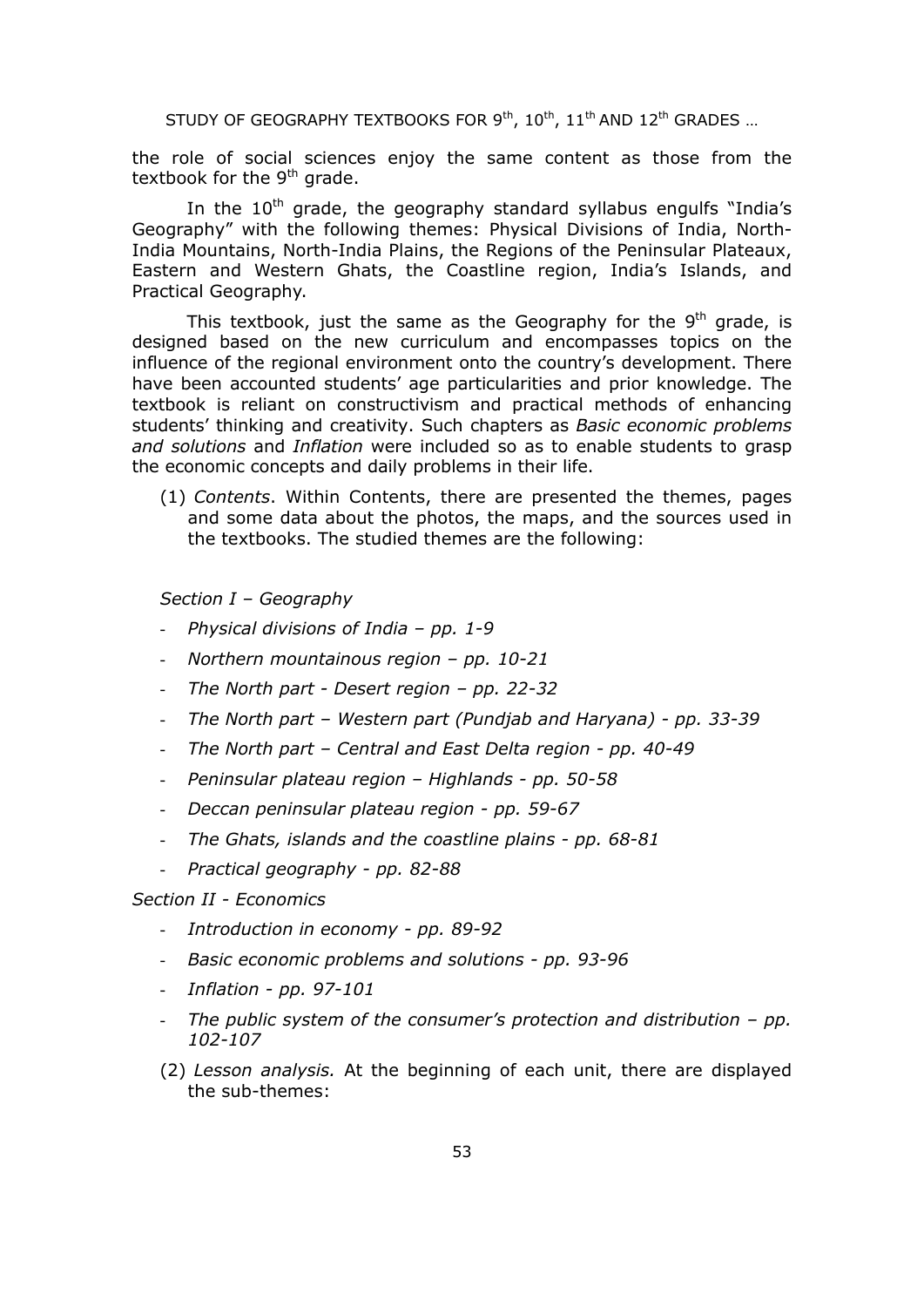# **Table 4**. Section A: Geography (2016)

|                                                    | Topics to learn                                                                   |  |
|----------------------------------------------------|-----------------------------------------------------------------------------------|--|
| 1.1. Introduction                                  |                                                                                   |  |
| 1. Physical divisions of                           | 1.2. Localisation and breadth                                                     |  |
| India / Geography of                               | 1.3. Neighbouring states                                                          |  |
| India (2016, p. 1)                                 | 1.4. Process of region identification                                             |  |
|                                                    | 1.5. Physical divisions                                                           |  |
|                                                    | 2.1. Physical geography                                                           |  |
|                                                    | 2.2. Weather                                                                      |  |
|                                                    | 2.3. Soils                                                                        |  |
| 2. Northern mountainous<br>region / Himalaya and   | 2.4. Natural vegetation and animals' life                                         |  |
| associated mountains                               | 2.5. Population and settlements                                                   |  |
| (2016, p. 10)                                      | 2.6. Economic development - Agriculture, Mining,<br>Industry, Transports, Tourism |  |
|                                                    | 2.7. Natural hazards and problems of the<br>environment                           |  |
|                                                    | 3.1. Elements of physical geography                                               |  |
|                                                    | 3.2. Weather                                                                      |  |
|                                                    | 3.3. Soil                                                                         |  |
| 3. Northern plain region -                         | 3.4. Natural vegetation and animal life                                           |  |
| Desert (2016, p. 22)                               | 3.5. Population and settlements                                                   |  |
|                                                    | 3.6. Economic development - Agriculture, Mining,<br>Industry, Transports          |  |
|                                                    | 3.7. Tourism, natural hazards and environmental<br>problems                       |  |
|                                                    | 4.1. Elements of physical geography                                               |  |
|                                                    | 4.2. Weather                                                                      |  |
|                                                    | 4.3. Soil                                                                         |  |
| 4. Northern plain region<br>- Western part/ Punjab | 4.4. Natural vegetation and wildlife                                              |  |
| and Haryana (2016, p.                              | 4.5. Population and settlements                                                   |  |
| 33)                                                | 4.6. Economic development - Agriculture, Mining,<br>Industry, Transports          |  |
|                                                    | 4.7. Natural hazards and problems of the<br>environment                           |  |
| 5. Northern plain region                           | 5.1. Central plain                                                                |  |
| - The Central part, the<br>Delta and the Eastern   | 5.1.1. Elements of physical geography                                             |  |
| part (2016, p. 40)                                 | 5.1.2. Weather                                                                    |  |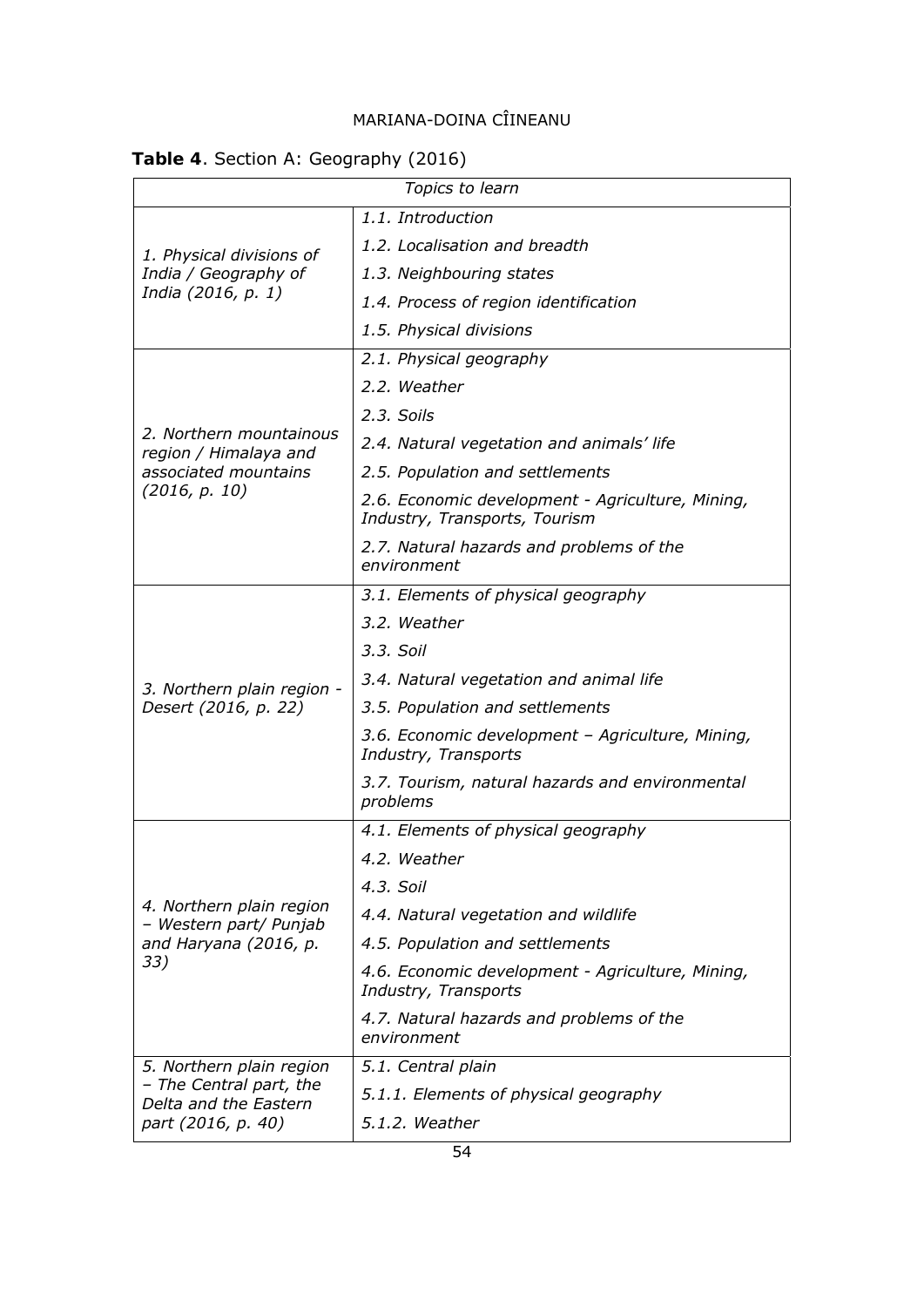| Topics to learn                                      |                                                                                   |  |
|------------------------------------------------------|-----------------------------------------------------------------------------------|--|
| 5.1.3. Soil                                          |                                                                                   |  |
|                                                      | 5.1.4. Natural vegetation                                                         |  |
|                                                      | 5.1.5. Population and settlements                                                 |  |
|                                                      | 5.1.5. Economic development - Agriculture, Mining,<br>Industry, Transports        |  |
|                                                      | 5.2. The Delta region                                                             |  |
|                                                      | 5.3. The Eastern plain                                                            |  |
|                                                      | 5.4. Natural hazards and environmental problems                                   |  |
|                                                      | 6.1. Elements of physical geography                                               |  |
|                                                      | 6.2. Weather                                                                      |  |
|                                                      | 6.3. Soil                                                                         |  |
| 6. Peninsular plateau<br>region -Central tableland   | 6.4. Natural vegetation and fauna                                                 |  |
| (2016, p. 50)                                        | 6.5. Population and settlements                                                   |  |
|                                                      | 6.6. Economic development - Agriculture, Mining,<br>Industry, Transports, Tourism |  |
|                                                      | 6.7. Natural hazards and environmental problems                                   |  |
|                                                      | 7.1. Elements of physical geography                                               |  |
|                                                      | 7.2. Weather                                                                      |  |
|                                                      | 7.3. Soil                                                                         |  |
| 7. The Peninsular plateau<br>region - Deccan (2016,  | 7.4. Natural vegetation and fauna                                                 |  |
| p. 59)                                               | 7.5. Population and settlements                                                   |  |
|                                                      | 7.6. Economic development - Agriculture, Mining,<br>Industry, Transports, Tourism |  |
|                                                      | 7.7. Natural hazards and environmental problems                                   |  |
|                                                      | 8.1. The Western Ghats and the Western coastline<br>plains                        |  |
|                                                      | 8.1.1. Elements of physical geography                                             |  |
|                                                      | 8.1.2. Weather                                                                    |  |
|                                                      | 8.1.3. Soil                                                                       |  |
| 8. The Ghats, Coastline<br>plains and islands (2016, | 8.1.4. Natural vegetation and fauna                                               |  |
| p. 68)                                               | 8.1.5. Population and settlements                                                 |  |
|                                                      | 8.1.6. Economic growth                                                            |  |
|                                                      | 8.1.7. Natural hazards and environmental problems                                 |  |
|                                                      | 8.2. The Eastern Ghats and Eastern coastline plains                               |  |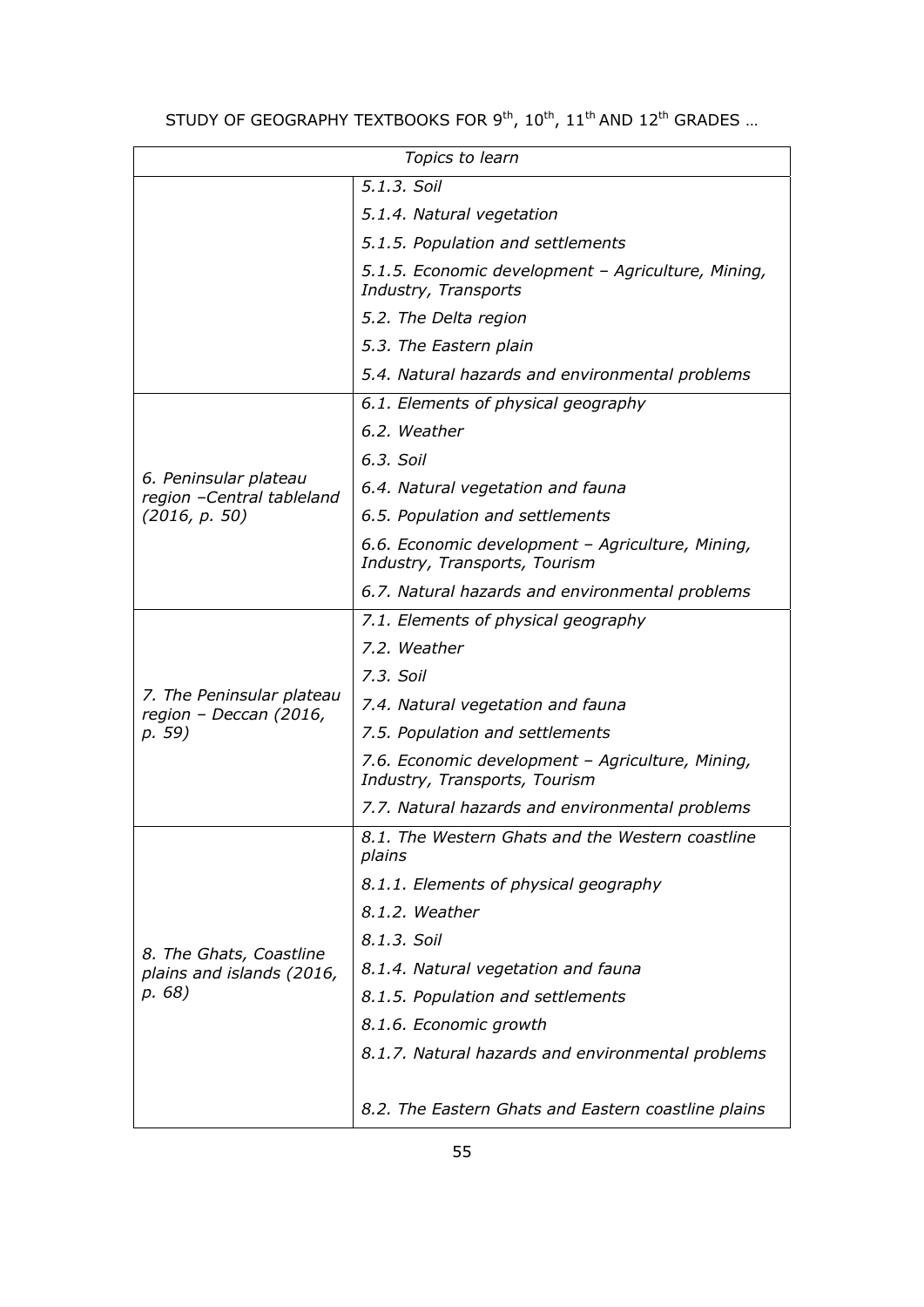| Topics to learn                         |                                                   |  |  |  |  |
|-----------------------------------------|---------------------------------------------------|--|--|--|--|
|                                         | 8.2.1. Elements of physical geography             |  |  |  |  |
|                                         | 8.2.2. Weather                                    |  |  |  |  |
|                                         | 8.2.3. Soil                                       |  |  |  |  |
|                                         | 8.2.4. Natural vegetation and fauna               |  |  |  |  |
|                                         | 8.2.5. Population and settlements                 |  |  |  |  |
|                                         | 8.2.6. Economic development                       |  |  |  |  |
|                                         | 8.2.7. Natural hazards and environmental problems |  |  |  |  |
|                                         |                                                   |  |  |  |  |
|                                         | 8.3. Islands                                      |  |  |  |  |
|                                         | 8.3.1. Elements of physical geography             |  |  |  |  |
|                                         | 8.3.2. Weather                                    |  |  |  |  |
|                                         | 8.3.3. Natural vegetation and fauna               |  |  |  |  |
|                                         | 8.3.4. Population and settlements                 |  |  |  |  |
|                                         | 8.3.5. Economic development                       |  |  |  |  |
|                                         |                                                   |  |  |  |  |
|                                         | 9.1. Cartography                                  |  |  |  |  |
|                                         | 9.2. Aspects of the map                           |  |  |  |  |
| 9. Practical geography<br>(2016, p. 82) | 9.3. Map reading                                  |  |  |  |  |
|                                         | 9.4. Statistical diagrams                         |  |  |  |  |
|                                         | 9.5. One-dimensional diagrams                     |  |  |  |  |
|                                         | 9.6. Bi-dimensional diagrams                      |  |  |  |  |

|  |  | Table 5. Section B: Economics (2016, p. 88) |  |  |
|--|--|---------------------------------------------|--|--|
|  |  |                                             |  |  |

| Topics to learn                                             |                                          |  |  |  |
|-------------------------------------------------------------|------------------------------------------|--|--|--|
|                                                             | 1.1. Introduction                        |  |  |  |
| 1. Introduction to economics                                | 1.2. Means and the definition of economy |  |  |  |
| (2016, p. 89)                                               | 1.3. Types of economies                  |  |  |  |
|                                                             | 1.4. Characteristics of economy          |  |  |  |
|                                                             | 2.1. Introduction                        |  |  |  |
| 2. Basic economic problems<br>and solutions $(2016, p. 93)$ | 2.2. Basic economic problems             |  |  |  |
|                                                             | 2.3. Solutions                           |  |  |  |
|                                                             | 3.1. Introduction                        |  |  |  |
| 3. Inflation (2016, p. 97)                                  | 3.2. Causes of inflation                 |  |  |  |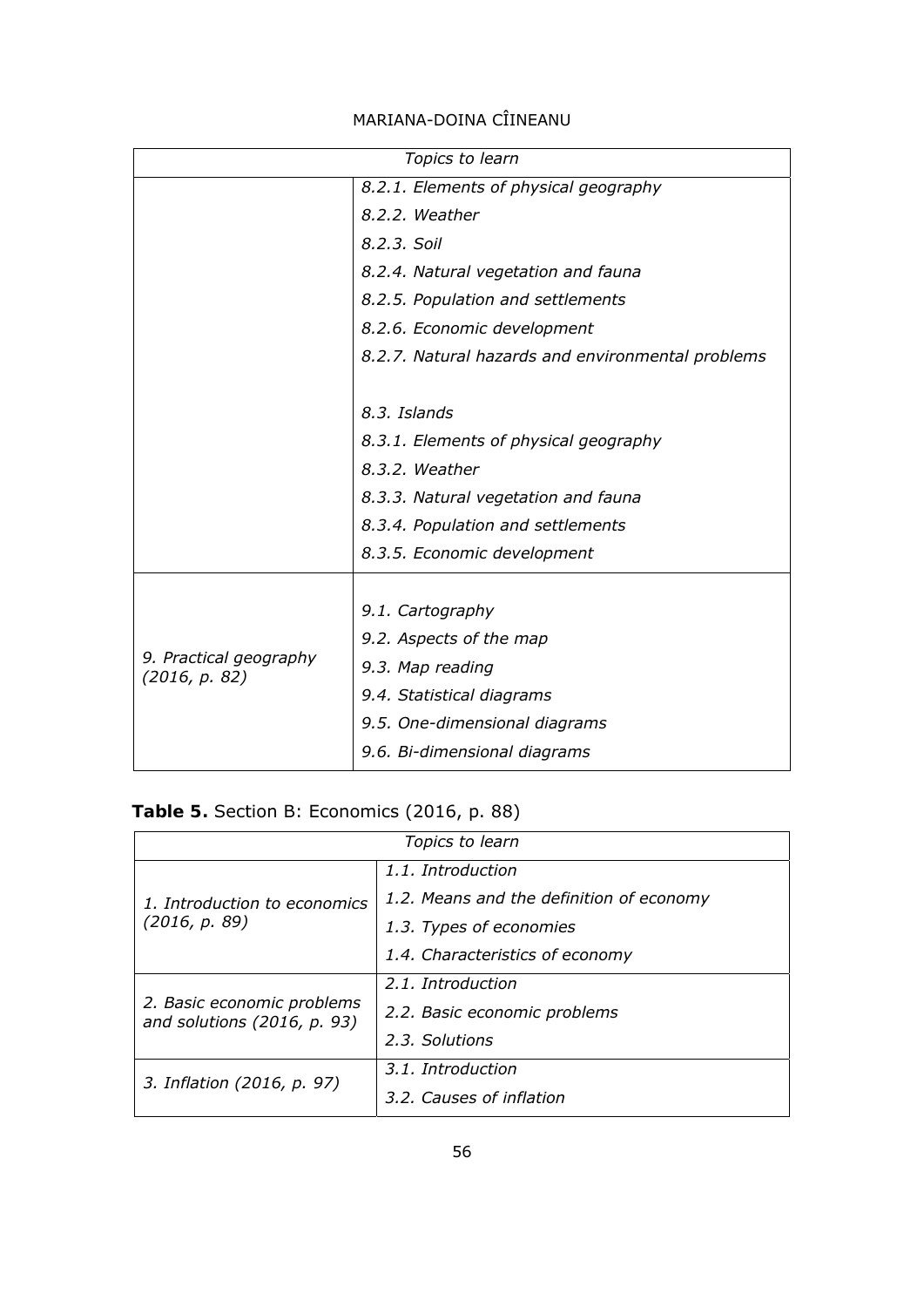| Topics to learn                                          |                                                               |  |  |  |
|----------------------------------------------------------|---------------------------------------------------------------|--|--|--|
|                                                          | 3.3. Effects of inflation                                     |  |  |  |
|                                                          | 3.4. Measures to control inflation                            |  |  |  |
|                                                          | 4.1. Introduction                                             |  |  |  |
|                                                          | 4.2. Public system of distribution - means                    |  |  |  |
| 4. Public distribution system                            | 4.3. Objectives of the public distribution system<br>(P.D.S.) |  |  |  |
| consumer's protection and<br>distribution (2016, p. 102) | 4.4. Progress of the P.D.S.                                   |  |  |  |
|                                                          | 4.5. Population support by means of the P.D.S.                |  |  |  |
|                                                          | 4.6. Remedial measures                                        |  |  |  |
|                                                          | 4.7. Consumer's protection                                    |  |  |  |

*Theme presentation*. The textbook comprises complex exhaustive data accurately reflective of elements of the physical and human geography which is being learned. The text of a theme does not exceed 5 pages (Table 6). At the end of each theme, there are four distinct drills by means of which are engrained elements of essential geography. Within the section Economy, there are 3 activities and a project. The images, maps and geographical data are well-chosen compliant with the theme in view.

| Themes                              |     |     |     |     | Geography |     |     |     |     |    |    | Economy |     |
|-------------------------------------|-----|-----|-----|-----|-----------|-----|-----|-----|-----|----|----|---------|-----|
|                                     |     |     |     | 4   | 5         | b   |     | 8   | 9   |    |    | ว       |     |
| Number<br>of lines<br>for a<br>text | 138 | 206 | 190 | 108 | 181       | 163 | 144 | 313 | 106 | 53 | 54 | 94      | 108 |

**Table 6**. Text breadth of the themes belonging to *Geography Standard X*

*Lesson structure*. The lessons are very well structured according to strong and weak aspects. At the debut of each chapter, there are maps for every scrutinised region. Students grasp easier the geographic positioning of each region and the elements that are to be analysed because on the Map of India are separately shown the subdivisions to be learnt.

*Illustrative material*. At the forefront of the textbook, range four maps which can be employed for studying various themes. (Map 1: India – Political Map; Map 2: India – Great Physical Divisions; Map 3: India – Main Routes; Map 4: India – Foremost Railways). Inside the textbook, one is to find 44 thematic maps.

*Theme 8 – The Ghats, the Coastline Plains and Islands* in the textbook – encompasses: The General Map of India's Islands and Eastern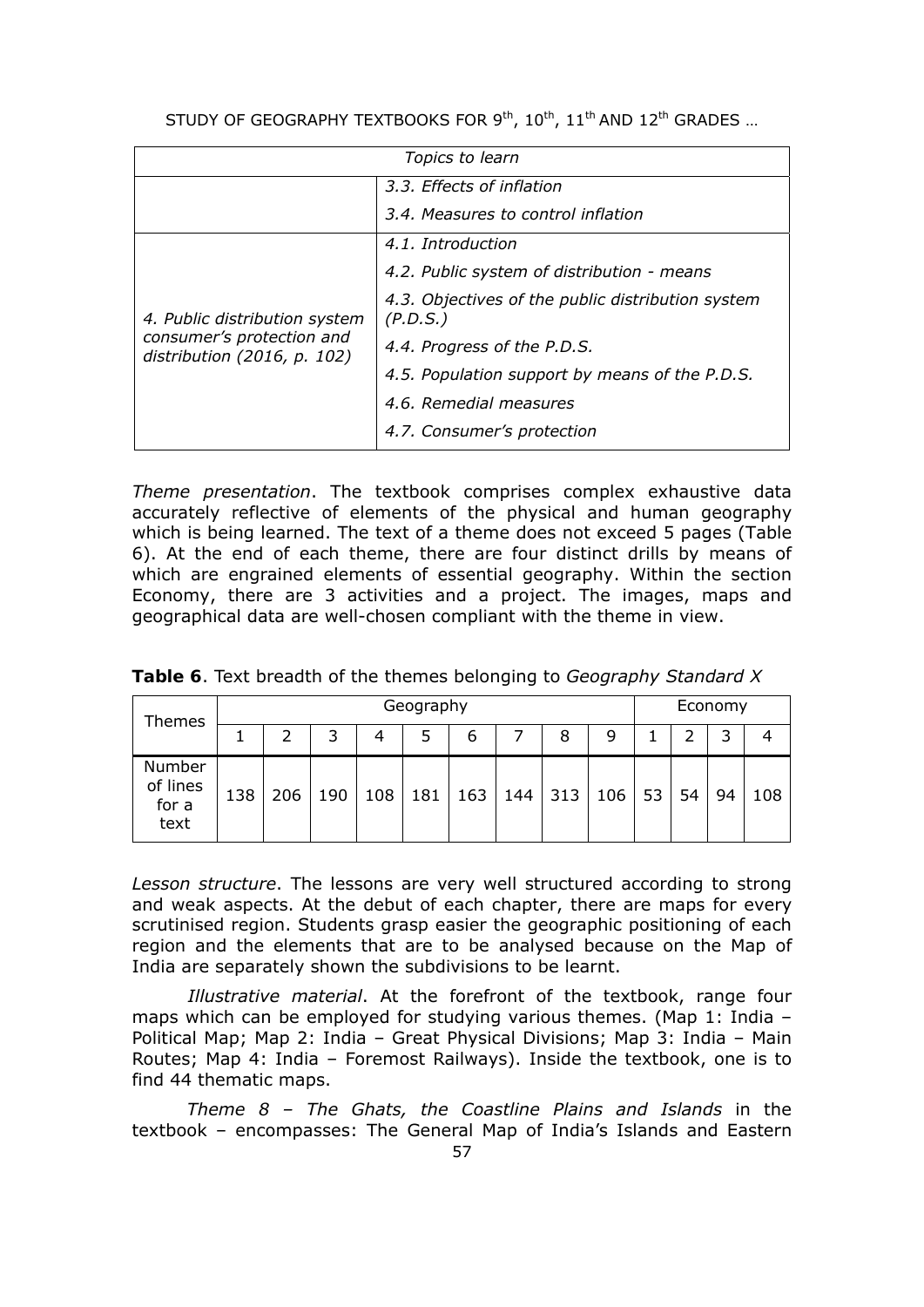and Western Coastlines (2016, p. 68); The Physical Map – The Coastline Plains and the Ghats (2016, p. 69); The Map of Population Distribution in the Coastline Plains and the Ghats (2016; p. 72); The Map of the Agricultural Subcultures, The Map of Commercial Cultures' Charts (2016, p. 73); The Map of The Andaman and Nicobar Islands and the Map of India – The Isles Lakshadweep (2016, p. 78). There are as well included seven images of Gujarat Temple, Mumbai Rajabai Tower, a lake in Kerala, Vishakhapattanam Harbour, the pageant held in Guruvayur Temple – Kerala, Tsunami, a coral island (2016, pp. 68-81).

The wealth of geographic denominations. *Theme 7 – The Deccan Peninsular Plateau Region* engulfs 74 geographic denominations grouped as follows:

o*Regions*: The Namada, The Mahadeo, The North of India, The Madhya Pradesh, The Chhattisgarh, The Tamil Nadu, The Kannada, The Koyna, The Kaveri, The Satpuda, and The Maharashtra;

o*Plateaux:* The Deccan, The Maharashtra, The Karnataka-Telangana, The Eastern plateaux, The Gujarat, The Chota, The Nagpur, The Kornataka, The Maidan, The Maikal, The Dandakaranya, The Tamil Nandu, and The Garhjat;

o*Mountains:* The Maikal, The Eastern Ghats, The Western Ghats, and The Satpuda-Mahadco-Maikal Range;

o*Rivers*: The Tapi, The Wainganga, The Godawari, The Krishna, The Wardha-Wainganga basin, The Indravati, The Mahanadi, The Brahmani, and The Baitarni;

- o *Mountain pass*: The Burhanpur;
- o *Palaces*: Kolhapur, Mysori;
- o *Waterfalls*: The Chitrakut;
- o *States*: Chhatisgarh, Odisha, and Gujarat;
- o *The Peninsula*: India;
- o *Plains*: The Andhra Pradesh, The Rayalaseema;
- o *Cities*: Hyderabad, Bengaluru, Pune, Nanded, Turangabad, and Malanad;
- o *Districts*: Bhandara, Nagpur;
- o *Temples*: Balaji, Meenakschi, and Madurai;
- o *Historic cities*: Aurangabad, Bider, Bijapur, Mysore, Salem, Coimbatore, and Nanded;
- o *Touristic centres*: Tuljopur, Pandhapur, Shirdi, Gulbarga, and Tirumala.

*Map related drills. Theme 9 – Practical Geography* – includes four drills. There are provided four charts comprising: the rate of literacy,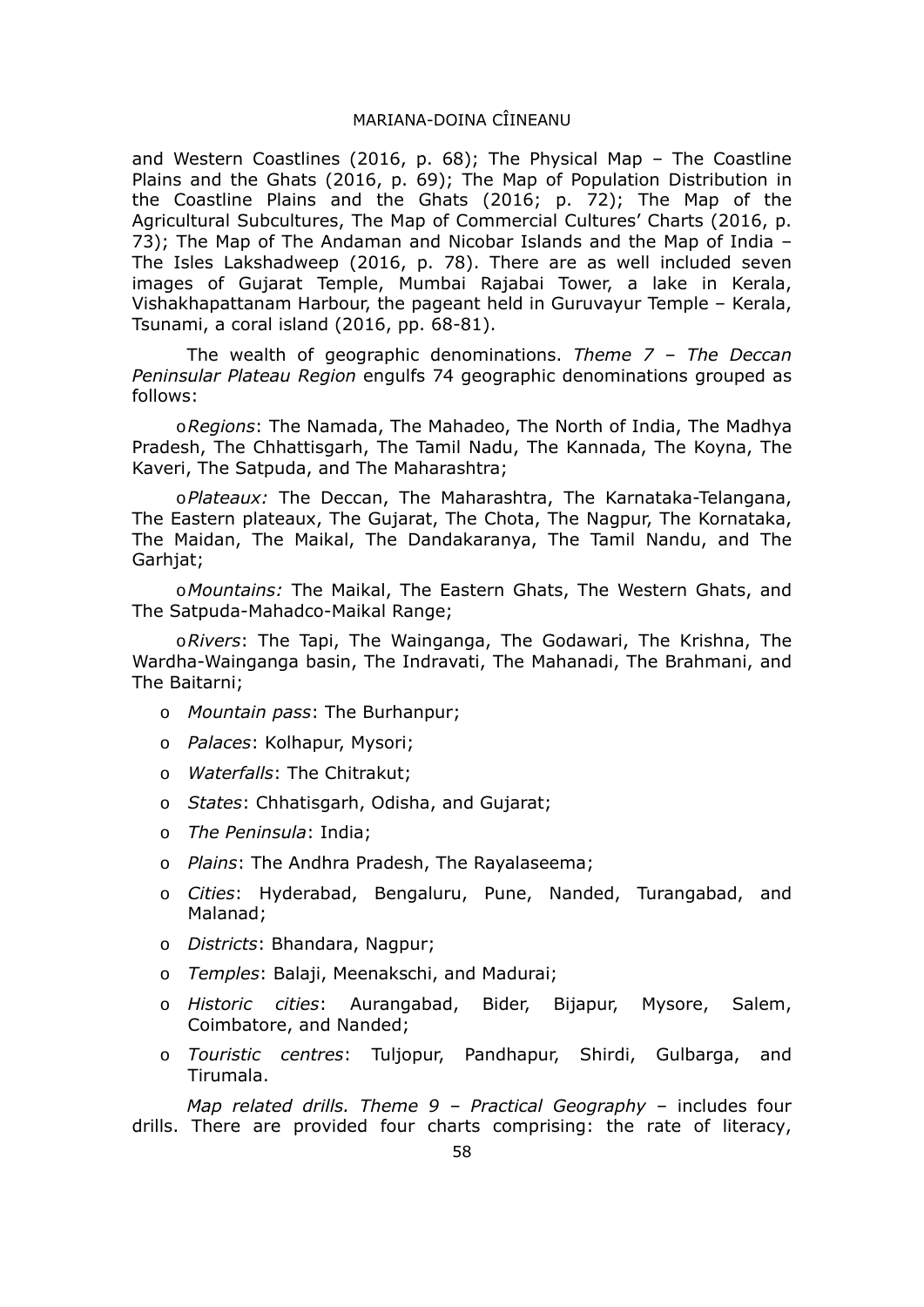irrigation surfaces for various cultures (rice, wheat, cotton, sugar cane and the like), sugar production spanning over five years, production of cold cereals in the central high plateau (rice, wheat, etc.). It is demanded that placing reliance on the chart analysis, students solve the following tasks:

(a)Design a graph using the years and data of literacy from the chart;

- (b) Carry out a graph employing the years and sugar cane production from the chart;
- (c) Design a rectangular diagram making use of the data from the table on irrigated cultures and surfaces;
- (d) Draw a circular diagram using the data from the table regarding cereal productions (2016, p. 87).

(3) The *Glossary* from Economics encompasses 31 terms: Chapter 1 – 10 terms; Chapter  $2 - 8$  terms; Chapter  $3 - 6$  terms, Chapter  $4 - 7$  terms. *Theme 2 – Basic economic problems and solutions* displays the following terms: efficiency, priorities, laboratory intensive technique; central planning authority, intensive technical capital, consumer goods, raw materials, under-capacity.

## *ANALYSIS OF THE 11th GRADE TEXTBOOK*

*The World Physical Geography* textbook *(Standard XI*) features a small number of learning units regarding the movements of Planet Earth, the major relief, weather, water dynamics, natural vegetation and biodiversity, and environmental problems. In presenting these themes, were taken into account the relationships between the environmental components, fact which helped students be aware of the essential role of Geography in understanding environmental problems and identifying solutions to these ones. In Table 7, we convey the learning units from the *World Physical Geography, Standard XI (2013, Syllabi for standards XI and XII,* pp. 77-78, Maharashtra State Board of Secondary and High Secondary Education, Pune, *myCBSEguide.com).*

| Learning Units                    |                |  |  |
|-----------------------------------|----------------|--|--|
|                                   | 1.1. Mountains |  |  |
| 1. Elements of physical geography | 1.2. Plateaux  |  |  |
|                                   | 1.3. Plains    |  |  |
| 2. The Earth's movements          | 2.1. Rocks     |  |  |

**Table 7.** Learning Units from the *World Physical Geography* textbook *Standard XI (2013)*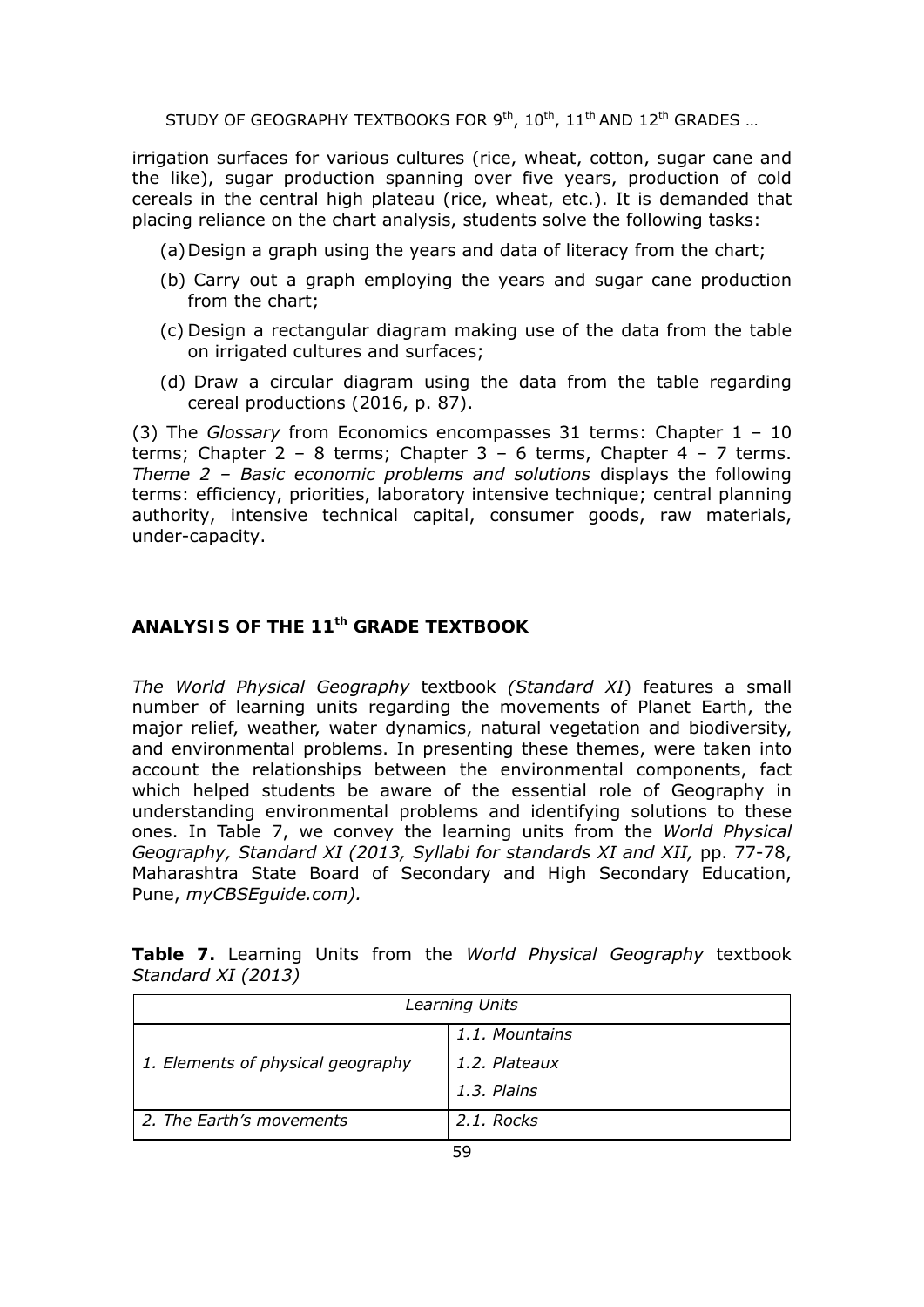|                                              | 2.2. Earthquakes                                                                 |  |  |  |  |
|----------------------------------------------|----------------------------------------------------------------------------------|--|--|--|--|
|                                              | 2.3. Volcanoes                                                                   |  |  |  |  |
|                                              | 3.1. Temperature                                                                 |  |  |  |  |
| 3. Weather                                   | 3.2. Pressure                                                                    |  |  |  |  |
|                                              | 3.3. Rainfall                                                                    |  |  |  |  |
|                                              | 4.1. Main rivers                                                                 |  |  |  |  |
|                                              | 4.2. Lakes                                                                       |  |  |  |  |
| 4. Systems of flowing and water<br>resources | 4.3. Water availability                                                          |  |  |  |  |
|                                              | 4.4. Usage                                                                       |  |  |  |  |
|                                              | 4.5. Water deficit                                                               |  |  |  |  |
|                                              | 5.1. Structure of the oceanic seabed                                             |  |  |  |  |
| 5. Oceans and the marine ecosystem           | Groups of island<br>chains<br>5.2.<br>archipelagos                               |  |  |  |  |
|                                              | 5.3. The marine ecosystem                                                        |  |  |  |  |
|                                              | 5.4. Ocean resources                                                             |  |  |  |  |
|                                              | 6.1. Distribution                                                                |  |  |  |  |
| 6. Natural vegetation                        | 6.2. Importance of woods                                                         |  |  |  |  |
|                                              | 6.3. Deforestations                                                              |  |  |  |  |
|                                              | 7.1. Types of biomes                                                             |  |  |  |  |
| 7. Biomes and biodiversity                   | 7.1. Biodiversity                                                                |  |  |  |  |
| 8. Hazards                                   | 8.1. Natural hazards                                                             |  |  |  |  |
|                                              | 8.2. Anthropic hazards                                                           |  |  |  |  |
|                                              | 9.1. Projections                                                                 |  |  |  |  |
|                                              | 9.2. Types of projections                                                        |  |  |  |  |
|                                              | 9.3. Methods of representing<br>characteristics of relief and slopes on a<br>map |  |  |  |  |
|                                              | 9.4. Topographic maps                                                            |  |  |  |  |
| 9. Practical geography                       | 9.5. Map reading                                                                 |  |  |  |  |
|                                              | 9.6.<br>Remote<br>sensing<br>Aerial<br>photographs                               |  |  |  |  |
|                                              | 9.7. Graphs for envisioning weather<br>conditions                                |  |  |  |  |
|                                              | 9.8. Reading                                                                     |  |  |  |  |
|                                              | 9.9. Meteorological instruments                                                  |  |  |  |  |
|                                              | 9.10. Field work                                                                 |  |  |  |  |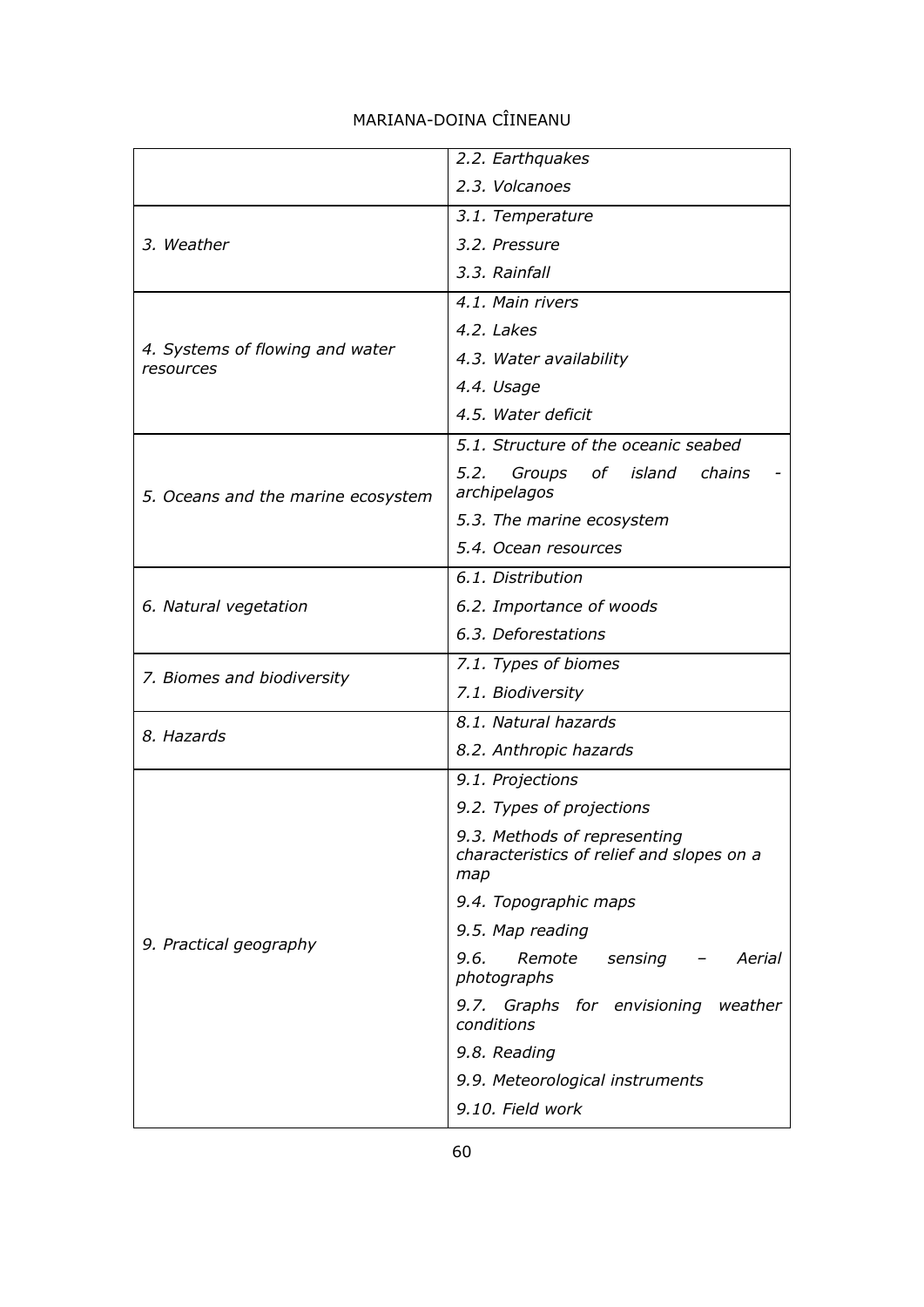## *ANALYSIS OF THE 12th GRADE TEXTBOOK*

*The Geography Standard XII* textbook has 76 pages. The present textbook comprises an excerpt from India's Constitution, the National anthem, Plead, Foreword, Contents, Introduction to human geography, maps, and the lessons.

*Foreword* (the seventh unnumbered page in the textbook) states that, in this study year, the approach topics are population, migration, agriculture, minerals, energy resources, industry, trade, and economic divisions.

In *Introduction,* it is mentioned the fact that the *World Physical Geography* studied in the 11<sup>th</sup> grade helps students learn the current features of the mountains, plateaux, plains, rivers and oceans as well as their positioning. Further, it is stated that Human Geography studies the man and one's adjustment to the environment. Studying Human Geography in the  $12<sup>th</sup>$  grade helps students grasp the way in which the world has been altered by man due to one's astuteness and prowess. The emphasis is laid on understanding humans' endeavours, current development, and economy advances. The systematic and analytical study of the various human factors, as well as the environment provide students with help so as to fathom the mode in which various activities have been favoured by the typical conditions of a certain time span. It is prominent that they grasp how natural borders prevail over political ones or vice versa, how people of different ethnicities and races, in distinct geo-climatic conditions, behave differently.

In the textbook, there is, for instance, mentioned that on the Earth organisms try to live in harmony with nature and adopt various ways of living which match their geographical conditions. An example, the Pigmies in Congo Basin build their shelters in trees. Gujari and Baharwalii from Jammu-Kashmir move upstream and downstream of valleys so as that their cattle be able to graze the sod on the available lawns. Students learn that the level of resource consumption also depends on the stages of cultural development and technological progress of a group. Students are aware of how man has altered one's behaviour and lifestyle in compliance with the surrounding physical environment and natural resources.

Students understand that the development of science and technology has made that everything be possible and has engendered many changes in the daily life in a mere short time. The change of the lifestyle of a major population has led to exceeding resource usage, has determined loss of biodiversity and resources affecting natural processes and cycles. Once man has faced various devastating effects of natural catastrophes, one has been constrained to change one's approach in relation to the environment.

Presently, it is laid a greater emphasis on protection and conservation than on using and exploiting the resources, the students being convinced to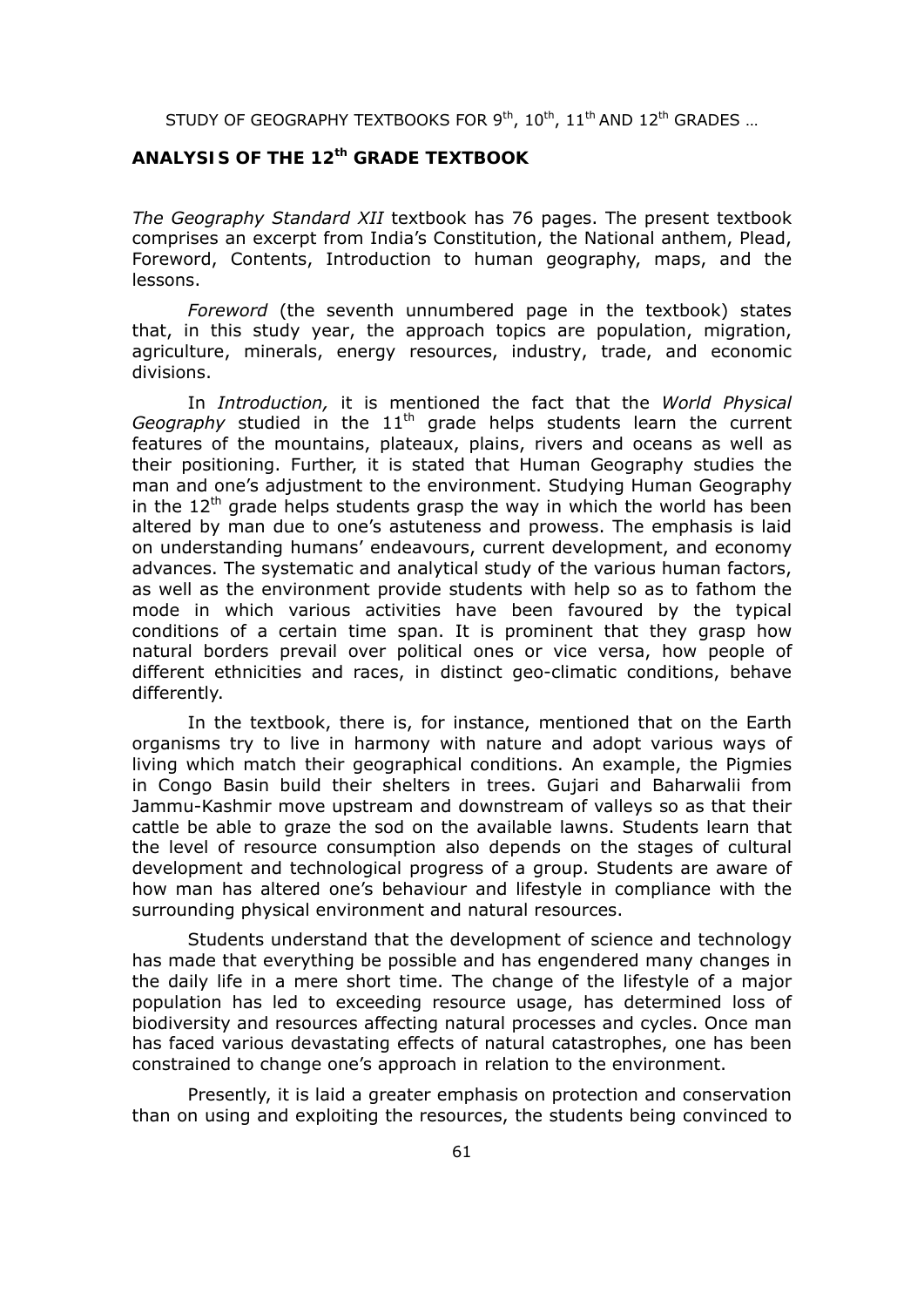adhere to the "Go Green" tenet. Students learn that in-between the cultural and natural environment there ought to be a harmonious blend so as to make man's life cosier, but without destroying nature.

 $(1)$  *Contents*. The  $12<sup>th</sup>$  grade syllabus displays 8 units and each comprises other sub-units.

The Table of Contents mentions the themes, pages, and the sources which were used.

These themes are the following:

- *1. Population pp. 1-16*
- *2. Migration pp. 17-28*
- *3. Agriculture pp. 29-52*
- *4. Mineral and energetic resources pp. 53-71*
- *5. Industry pp. 72-91*
- *6. Trade pp. 92-105*
- *7. Transports pp. 106-124*
- *8. Economic development pp. 125-138*

(2) *Theme presentation*. We have analysed the following aspects: text length (Table 8), lesson structure, documents included in presenting a theme, geographic terms.

|  |  |  | Table 8. Text length of the themes in Geography Standard XII |  |
|--|--|--|--------------------------------------------------------------|--|
|  |  |  |                                                              |  |

| Theme                                                     |  |     |     |     |     |     |     |
|-----------------------------------------------------------|--|-----|-----|-----|-----|-----|-----|
| Number of lines in a text $\vert$ 366 $\vert$ 323 $\vert$ |  | 624 | 461 | 479 | 348 | 460 | 145 |

At the beginning of each theme there are shown: the pursued content (Table 9), then a 5-18-line summary, and, at the end, are included eight activities. The schematic drawings, images and tables are highly useful to grasp the themes.

**Table 9.** Learning units proper to *Geography Standard XII* textbook

| Learning units |                                       |  |  |  |
|----------------|---------------------------------------|--|--|--|
| Unit 1:        | 1.1. Growth and spread of population  |  |  |  |
| Population     | 1.2. Rapport between genres, literacy |  |  |  |
| (2013, p. 1)   | 1.3. Race, religion and language      |  |  |  |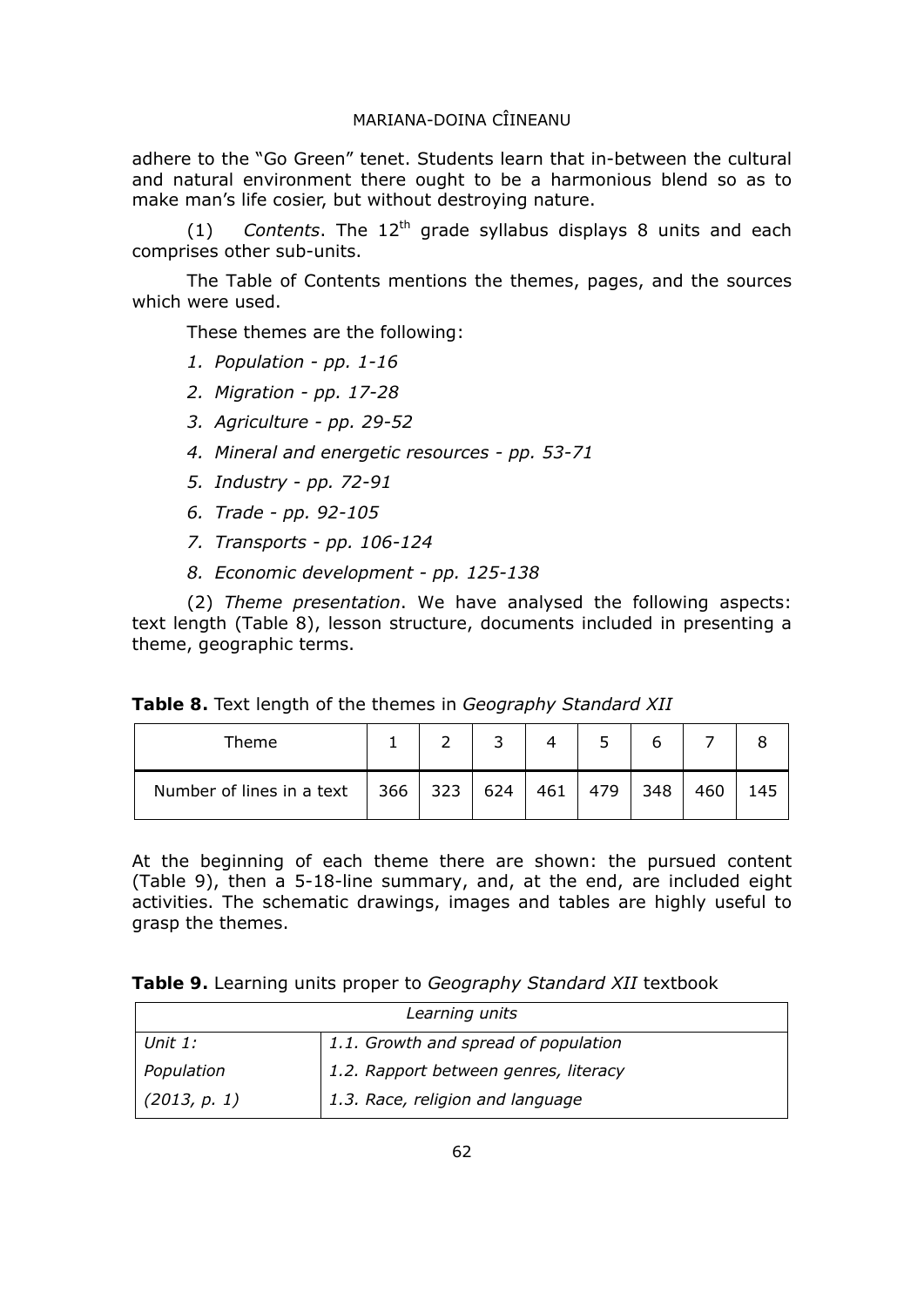| Unit 2:             | 2.1. Types of migration                                                                                                |
|---------------------|------------------------------------------------------------------------------------------------------------------------|
| Migration           | 2.2. Causes of migration                                                                                               |
| <b>Introduction</b> | 2.3. Effects of migration                                                                                              |
| (2013, p. 17)       | 2.4. Migration - since remote aeons till present                                                                       |
|                     | 3.1. Types of agriculture                                                                                              |
|                     | 3.1.1. Subsistence agriculture - nomadic grazing,<br>primitive subsistence or crop rotation, intensive<br>subsistence  |
| Unit 3:             | 3.1.2. Commercial agriculture -cereal farms, intensive<br>cultures, agricultural plantations, vegetables, horticulture |
|                     | 3.2. Basic crops                                                                                                       |
| Agriculture         | 3.2.1. Rice                                                                                                            |
| Introduction        | 3.2.2. Wheat                                                                                                           |
| (2013, p. 29)       | 3.2.3. Cotton                                                                                                          |
|                     | 3.2.4. Sugar cane                                                                                                      |
|                     | 3.2.5. Tea                                                                                                             |
|                     | 3.2.6. Coffee                                                                                                          |
|                     | 3.2.7. Rubber                                                                                                          |
|                     | Introduction numbering and arranging the tables - there<br>is no numbering except from where we wrote.                 |
|                     | Mineral importance                                                                                                     |
|                     | <b>Mineral classification</b>                                                                                          |
|                     | Mineral formation                                                                                                      |
|                     | Factors influencing mineral resources exploitation                                                                     |
| Unit $4$ :          | 4.1. Mineral spread                                                                                                    |
| Minerals and        | $4.1.1.$ Iron ore                                                                                                      |
| energetic resources | 4.1.2. Bauxite                                                                                                         |
| (2013, p. 53)       | 4.1.3. Manganese                                                                                                       |
|                     | 4.1.4. Uranium                                                                                                         |
|                     | 4.1.5. Thorium                                                                                                         |
|                     | 4.1.6. Coal                                                                                                            |
|                     | 4.1.7. Oil                                                                                                             |
|                     | 4.1.8. Natural gases                                                                                                   |
| Unit 5:             | Classifying industry                                                                                                   |
| Industry            | Industry location factors                                                                                              |
| (2013, p. 73)       | 5.1. Produce processing industry                                                                                       |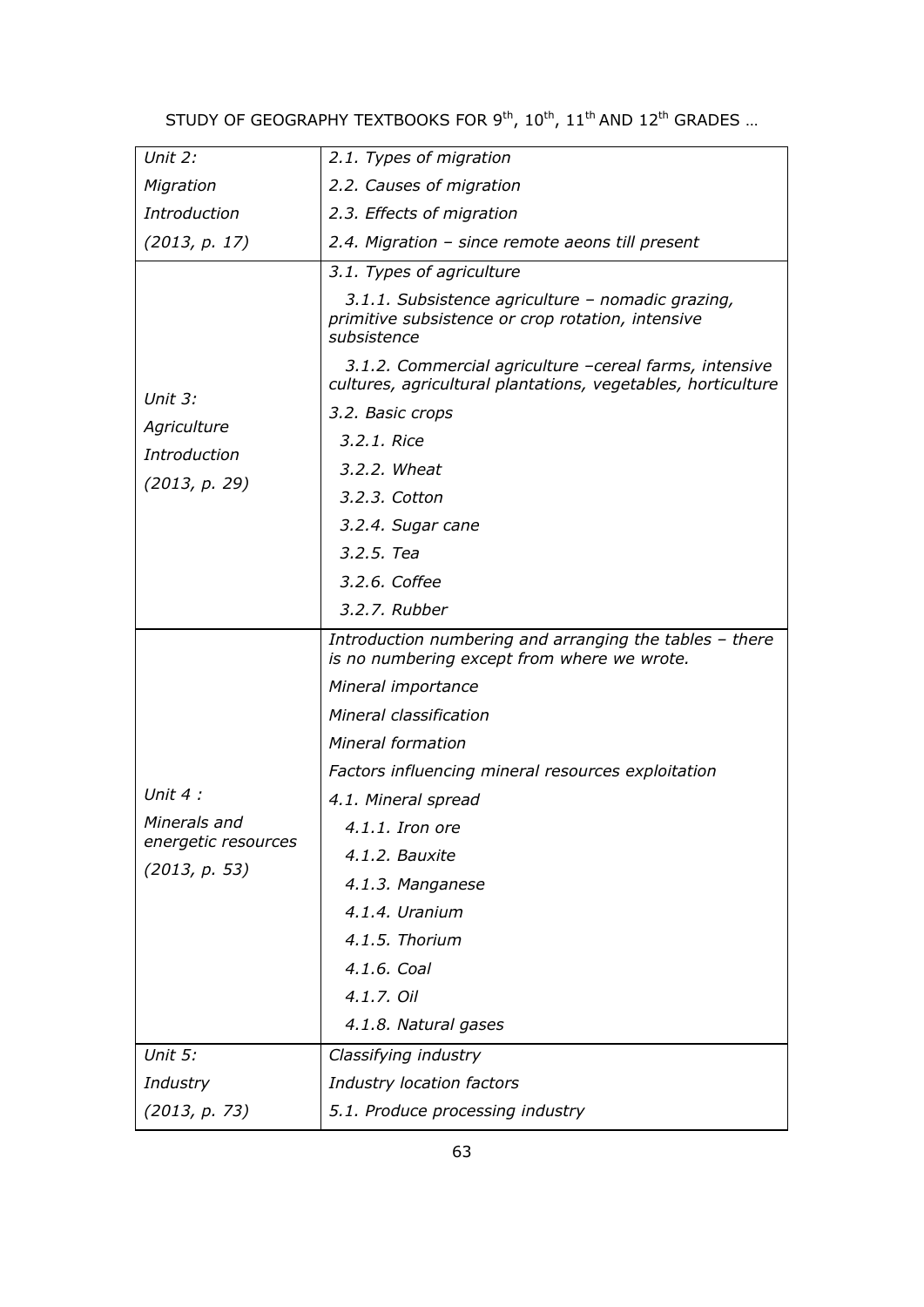|                | 5.1.1. Cotton textiles                                 |
|----------------|--------------------------------------------------------|
|                | 5.1.2. Sugar industry                                  |
|                | 5.1.3. Grocery                                         |
|                | 5.2. Mining industry                                   |
|                | 5.2.1. Iron and steel industry                         |
|                | 5.2.2. Automotive industry                             |
|                | 5.3. Other industries                                  |
|                | 5.3.1. Electronics industry                            |
|                | 5.3.2. Technology of information                       |
|                | 5.4. Industrial regions                                |
|                | 5.4.1. Central Europe                                  |
|                | 5.4.2. N-E U.S.A.                                      |
|                | 5.4.3. Japan                                           |
|                | 5.4.4. Eastern China                                   |
|                | 5.4.5. Mumbai-Pune                                     |
|                | Introduction                                           |
|                | Trade concept                                          |
|                | Types of trade                                         |
|                | 6.1. International trade                               |
|                | 6.1.1. The concept of international trade              |
|                | 6.1.2. Trade exchanges                                 |
| Unit $6:$      | 6.1.3. Harbour prominence in international trade       |
| Trade          | 6.1.4. Major categories of imports and exports         |
| (2013, p. 92)  | 6.2. International organisations                       |
|                | 6.2.1. WTO                                             |
|                | $6.2.2.$ EU                                            |
|                | 6.2.3. ASEAN                                           |
|                | 6.2.4. OPEC                                            |
|                | 6.2.5. APEC                                            |
|                | 6.2.6. SAARC                                           |
|                | <b>Introduction</b>                                    |
| Unit 7:        | 7.1. Types of transport                                |
| Transports     | 7.1.1. International railways and roads - distribution |
| (2013, p. 106) | 7.1.2. International seaways and their distribution    |
|                | 7.1.3. International Airways and their distribution    |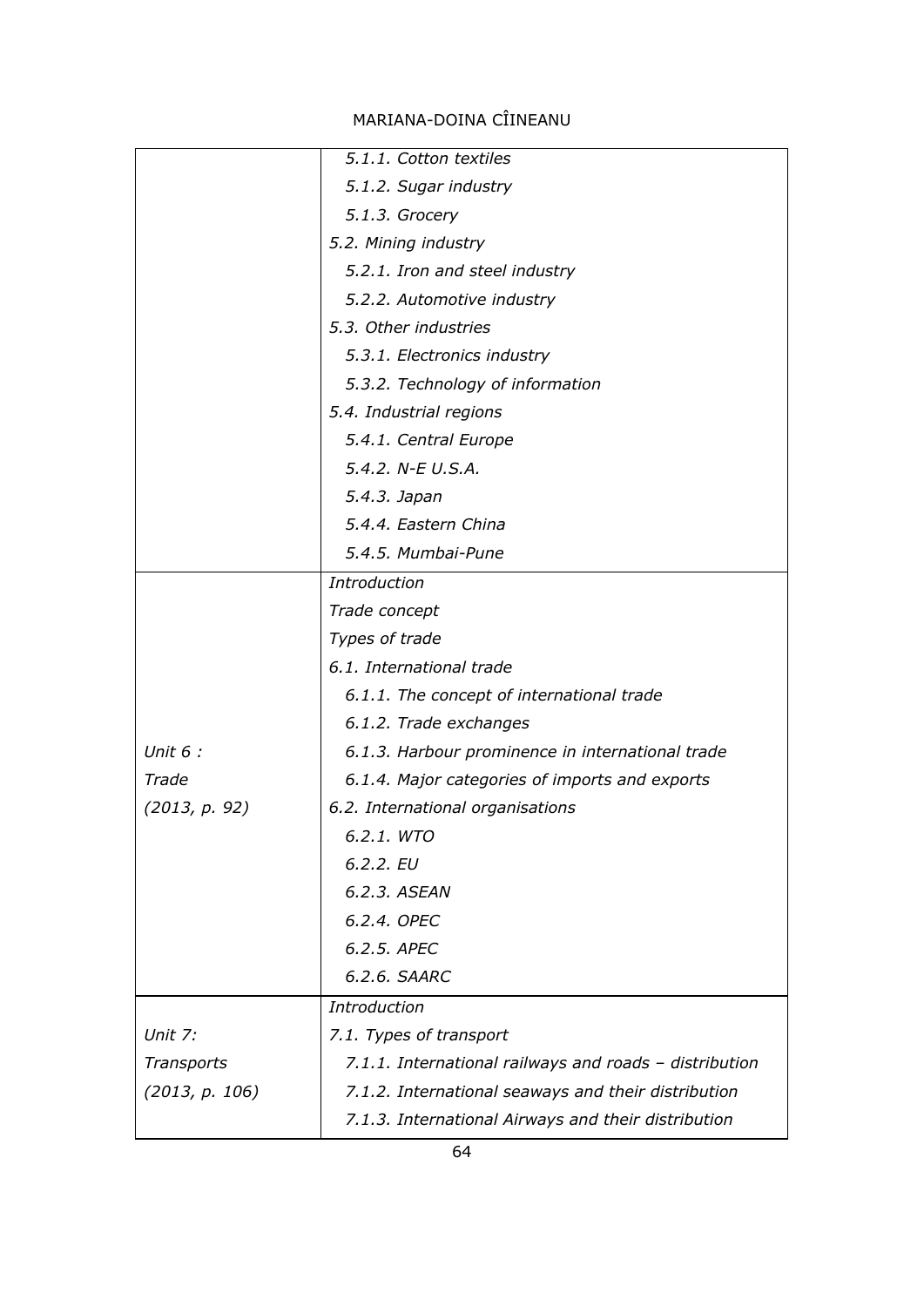|                         | 7.2. Pipes                                            |
|-------------------------|-------------------------------------------------------|
|                         | 7.3. Communication                                    |
|                         | <i>Introduction</i>                                   |
| Unit $8:$               | 8.1. Global situation                                 |
|                         | 8.1.1. What does economic development mean?           |
| Economic<br>development | 8.1.2. Disparities in economic development and causes |
| (2013, p. 125)          | 8.2. Human development                                |
|                         | 8.2.1. Human development INDEX                        |
|                         | 8.2.2. Contemporary global situation                  |

*Lesson structure*. All lessons are layered in assets and weak aspects.

The *illustrative material* typical of a lesson in this textbook is varied, complex and correct, adequately related to the context and enjoys a greater prevalence than the text. Each theme features countless maps, tables, formulae, and relevant images. The maps and images enable the understanding of the addressed themes.

At the debut of the textbook, appear the following maps: World Political Map (Great Countries); Distribution of World Population – 2010; GDP – Contribution in Agriculture; Regional Trade Organisations (2013 – pages 11-14, unnumbered). The textbook encompasses 54 thematic maps in colour, 35 tables, and 91 images.

*Theme 1 – Population* – displays 5 maps: Infant Mortality Map, Birth Rate Map, Mortality Rate Map, Population Density Map, Distribution of World Races Map (2013, pp. 2-15). This lesson features three charts: World population distribution on continents, Numeric Growth of Population, and Model of Demographic Transition. There are five tables with data: Population Growth from 2004-2005 up to 2010-2011; Trend of population growth on continents; Proportion between genres (2011); Religions worldwide; Percentage of spoken languages. There is a mental map concerning culture which encloses population, economics, environment, religions, and languages. There are five boxes with supplementary information aiming at population distribution, resource availability, proportion between genres, spoken language study, and religious freedom.

The wealth of geographic terms. *Theme 1 – Population* (2013, pp. 2- 15) manages 53 concepts typical of *Physical Geography*: tropical forest, barren, frozen, mountains, river basins, coastline plains, localisation, weather, soil, natural vegetation, continental zones, relief, topography, tableland, plateau, continental zones, relief, topography, tableland, plateau, topography, cold climate, mountains, basin, pollution, polar, temperatures, deserts, wet climate, drought prone climate, heavy rainfall, swampy soils, monsoon climate, temperate zone, Northern Hemisphere, monsoon climate, perennial rivers, subtropical zones, steppe, prairie, subtropical zones,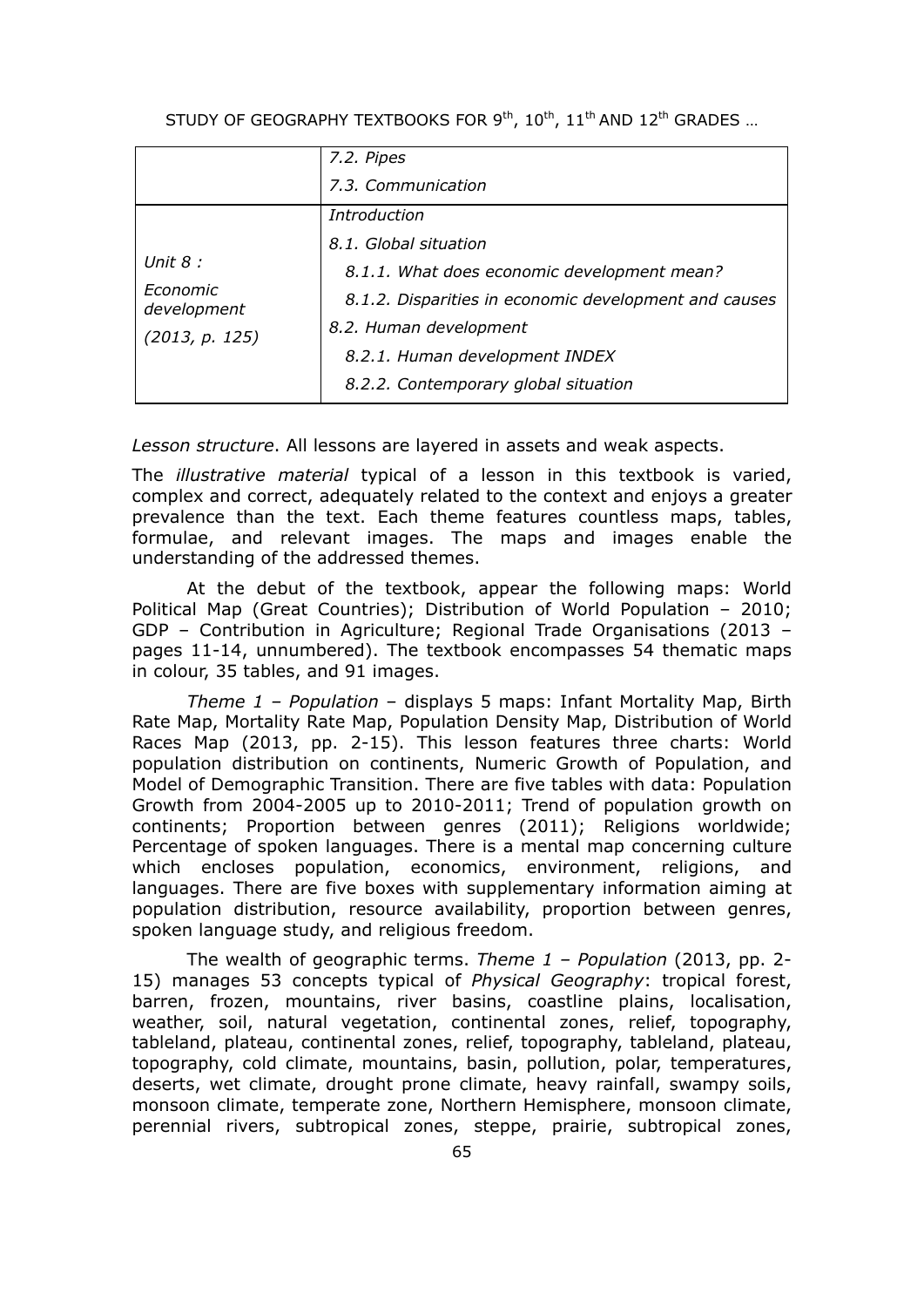geographical basins, coastlines, region, Equatorial, valley, regional, solar radiation, polar regions, South, North-East, spatial distance, terrestrial surface, and regions.

*Theme 1 – Population* includes 113 concepts specific of *Human Geography*: population, civilizations, population dynamics, population growth, structure of population, birth rate, mortality rate, migration, life hope, developed countries, underdeveloped countries, countries in development, farming, commerce, trade, infant mortality, cities, states, industry, industrial revolution, economy, infrastructure, pollution, life quality, natural enhancement, agrarian revolution, oil, density, human resources, nations, development, population quality, transition demographic model, increased standstill, early expansion, late expansion, diminished standstill, decline, natural decline, population distribution, infertile soil, cultivated soil, total population, physical factors; economic, political, social factors, factors, cultural factor, available zones, transport, natural resources, fishing, international exchange, harbours, water resources, fertile soils, human settlements, agricultural productivity, mineral resources, irrigations, energy, golden mines, urbanisation, cereals, mechanised farm, diamonds, migration, refugees, wars, families, social structure, agriculture economy, culture rate, technology rate, mechanised cultivation, coniferous, heavy industries, socio-economic development, demography, occupational structure, illiteracy, fertility, mobility, poverty, urban environment, rural area, human race, Negroids, Mongoloids, Caucasian, Papuan, Bushmen, Dravidians, Christians, Muslims, Hindu, Buddhists, Sikhs, Jews, colonisation, printing revolution, Spanish language, Arabic language, Bengali, Portuguese, Russian language, Marathi, Ahirani dialect, Wharadi dialect, Maithili dialect, Tulu dialect, and Welsh language.

*Theme 1 – Population* reveals 76 specifically geographic denominations: Papua New Guinea, India, China, Shri Lanka, South Korea, Sweden, Germany, the Gange, the Rhine, the Ruhr, Singapore, Mumbay, Eastern Plateaux, the Indus, Mesopotamia, The Deccan Plateau, The Coastlines, The Andes, The Himalaya, Greenland, Alaska, Sahara, Kalahari, Thar, Australia, Surat, Chhotangpur, USSR, Siberia, Pakistan, Bangladesh, Maldives, Myanmar, North-East Africa, North-East Nile, Egypt, the U.S.A., Canada, North America, the U.K., France, Belgium, Denmark, Spain, Italy, Switzerland, The Netherlands, Europe, Japan, Singapore, The Persian Gulf, Brasilia, Venezuela, America, Russia, Eurasia, Saudi Arabia, Eastern Mongolia, Congo, the Amazon, Oceania, Africa, Punjab, Uttar Pradesh, Haryana, Turkey, Afghanistan, Iran, the Pacific Ocean, the Arctic Ocean, New Guinea, Indonesia, Malaysia, Australia, and Scotland.

*Theme 6 – Commerce* includes 136 geographic denominations: ASEAN, the EU, OPEC, SAARC, WTO, the U.S.A., the U.K., Russia, India, Canada, Middle East, Japan, Kashmir, North India, South India, Western Europe, South Korea, Australia, South Asia, China, Bangladesh, Argentine, Afghanistan, Kuwait, Piraeus, Greece, Mumbai Port, Shanghai, Guangzhou, Hong Kong, Shenz-Ren, Rotterdam, The Netherlands, Busan, South Korea,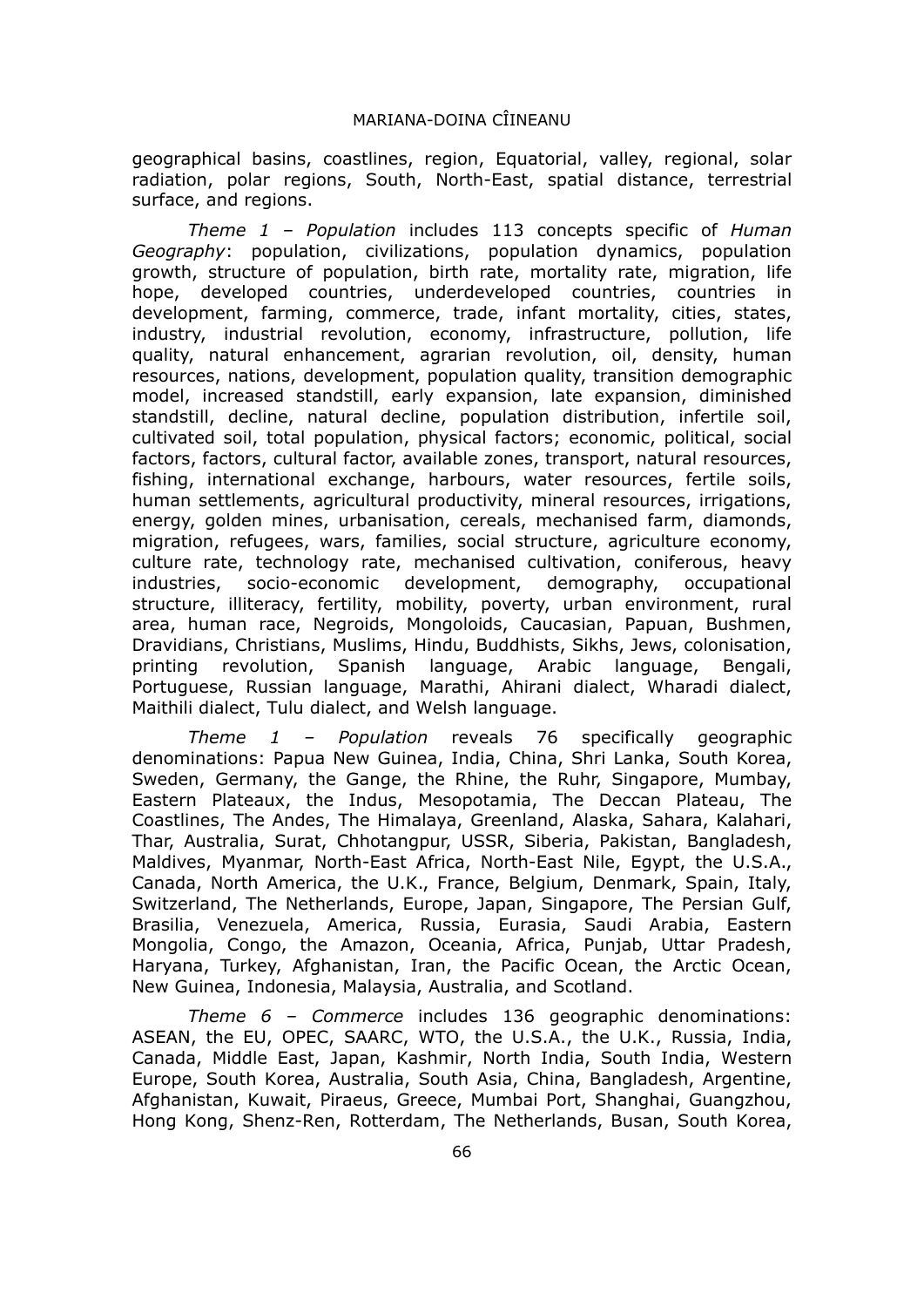Antwerp, Belgium, Tokyo, Kobe, Hamburg, Germany, Singapore, Thailand, Melbourne, New York, Los Angeles, Jawaharlal, Nehru, Navi Mumbai, Vishakhapatnam, Kochi, Calcutta, Chennai, Kandla, Africa, South America, France, Italy, Arabia, Iran, Iraq, Kuwait, UAE, Pakistan, Singapore, Spain, Mexico, Brasilia, GATT, Geneva, Switzerland, the Soviet Union, Hungary, Luxembourg, EEC, European, Steel community, Rome, Lisbon, Maastricht, ECSC, EEC, EURATOM, Schengen, United Nations, Austria, Bulgaria, Cyprus, Czech Republic, Denmark, Estonia, Finland, G8, G20, Ireland, Leetonia, Lithuania, Malta, Poland, Indonesia, Malaysia, Filipinas, Brunei, Vietnam, Myanmar, Laos, Cambodia, Baghdad, Venezuela, Qatar, Algeria, Libya, Nigeria, Angola, Ecuador, Gabon, Indonesia, Israel, Egypt, Syria, Hawaii, New Zealand, Papua New Guinea, Filipinas, Taiwan, Sri Lanka, Nepal, Bhutan, Maldives, Afghanistan, Kathmandu, Colombo, and Mauritius.

Drills associated with maps/drawings. *Theme 2 – Migration* includes several exercises based on maps:

*Example*: Identify and name on a world map, including corresponding conventional signs, the following:

- 1. Localise some of the old civilizations.
- 2. The region where there are over 50% emigrants.
- 3. The Indian City which attracts a great part of immigrants (2013, p. 28)

*Theme 5 –Industry* displays a set of exercises:

Q3: Argument geographically the following statements:

- 1. Unprocessed materials influence industry localisation.
- 2. The world has turned into a "global village".
- 3. The food processing industry is not enough developed in some parts of the world.
- 4. Governmental politics influence industry localisation.
- 5. Industry is well-developed in the North-East U.S.A.
- 6. Japan is denominated to say so "a century within a decade".
- 7. Mumbay-Pune industrial region is India's most developed one (2013, p. 9).

Q7: Provide the answers for the following questions (in 12-15 lines):

- 1. What does an industrial region mean? Explain the important factors which influence the growth and development of the industrial region.
- 2. Explain the industry of meat processing.
- 3. Write in detail about the industrial region of Central Europe.
- 4. Explain the sugar industry (2013, p. 91).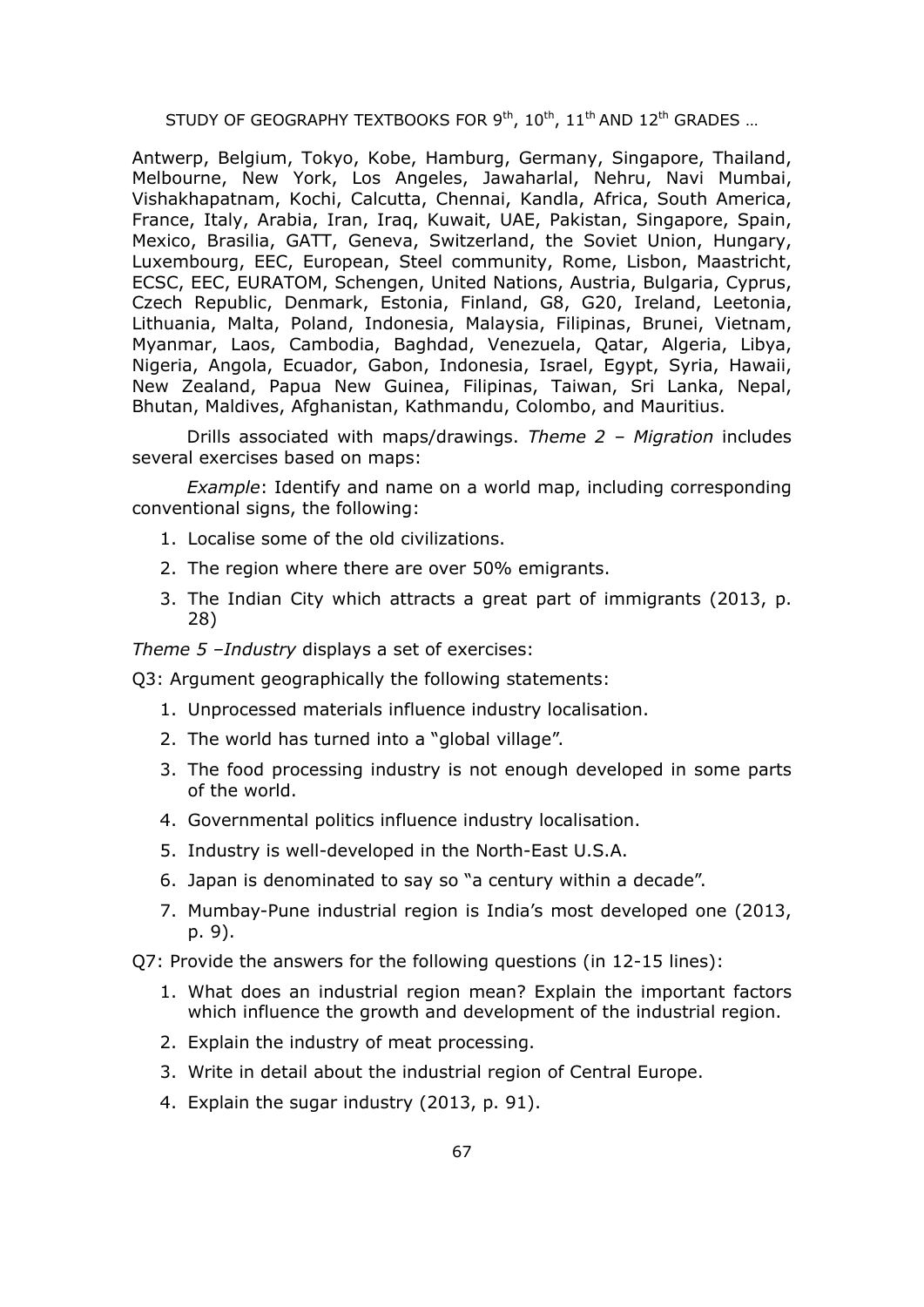#### **DISCUSSIONS AND CONCLUSIONS**

School textbooks are elaborated throughout the entire India based on the *National Curriculum for School Education* (2005), and on the *National Curriculum Framework of the National Curriculum* (2010). Unlike Romania, where the norms of the Learning Frame Plan apply to the whole of the preuniversity learning system (Dulamă, 2008, 2010a, 2012b), in India, these statements have been applied in 54% of the states, such as Maharashtra, one of India's most developed economic estates.

Within the *Learning Frame*, in 2010, Geography is included in the social sciences, being studied together with the themes of history, political sciences, economics, unlike Romania where geography is an independent subject in the Frame Plan despite being allotted one hour per week in high school (Dulamă, 2008, 2010a, 2012b, 2013).

At domestic level, in India there are various school curricula: school syllabi for students up to the  $12<sup>th</sup>$  grade (CBSE), school syllabi aimed at attaining the Indian Certificate for Secondary Education (ICSE), and the Indian School Certificate (ISC).

India's textbooks are designed by huge panels of authors possessing competences from different domains – teachers, geographers, economists, photographers, cartographers, fact which engenders the growth of their quality, whilst in Romania the textbooks are designed using small panels of authors as high school teachers, as well as professors (Dulamă, 2010b, 2010c; Dulamă & Roșcovan, 2007; Dulamă & Mihacea, 2010).

The Indian textbooks, which we have analysed here, bear the same structure and are designed based on a unitary pattern, as in Romania. India's geography textbooks comprise a smaller number of Geography learning units compared to Romania's textbooks (Dulamă, 2010b, 2010c, Dulamă & Mihacea, 2010) and those of the Republic of Moldova (Dulamă & Roșcovan, 2007).

Information used in the geography textbooks was carefully selected according to scientific criteria, but also according to students' age particularities and at the level of their knowledge and skills. The texts occupy a smaller breadth than the illustrative material. Language is accessible to the students, albeit it employs more geography terms and geography denominations. In Romania, researchers spotlight the loading of some textbooks with geography terms, fact which hampers students' understanding of the contents (David, 2000; Dulamă, 2008, 2009, 2010a, 2012b).

In the analysed textbooks, geography terms are explained throughout the textbook and in the *Glossary,* so as to foster the degree of grasping, accessibility and appealing aspect of this subject, in order to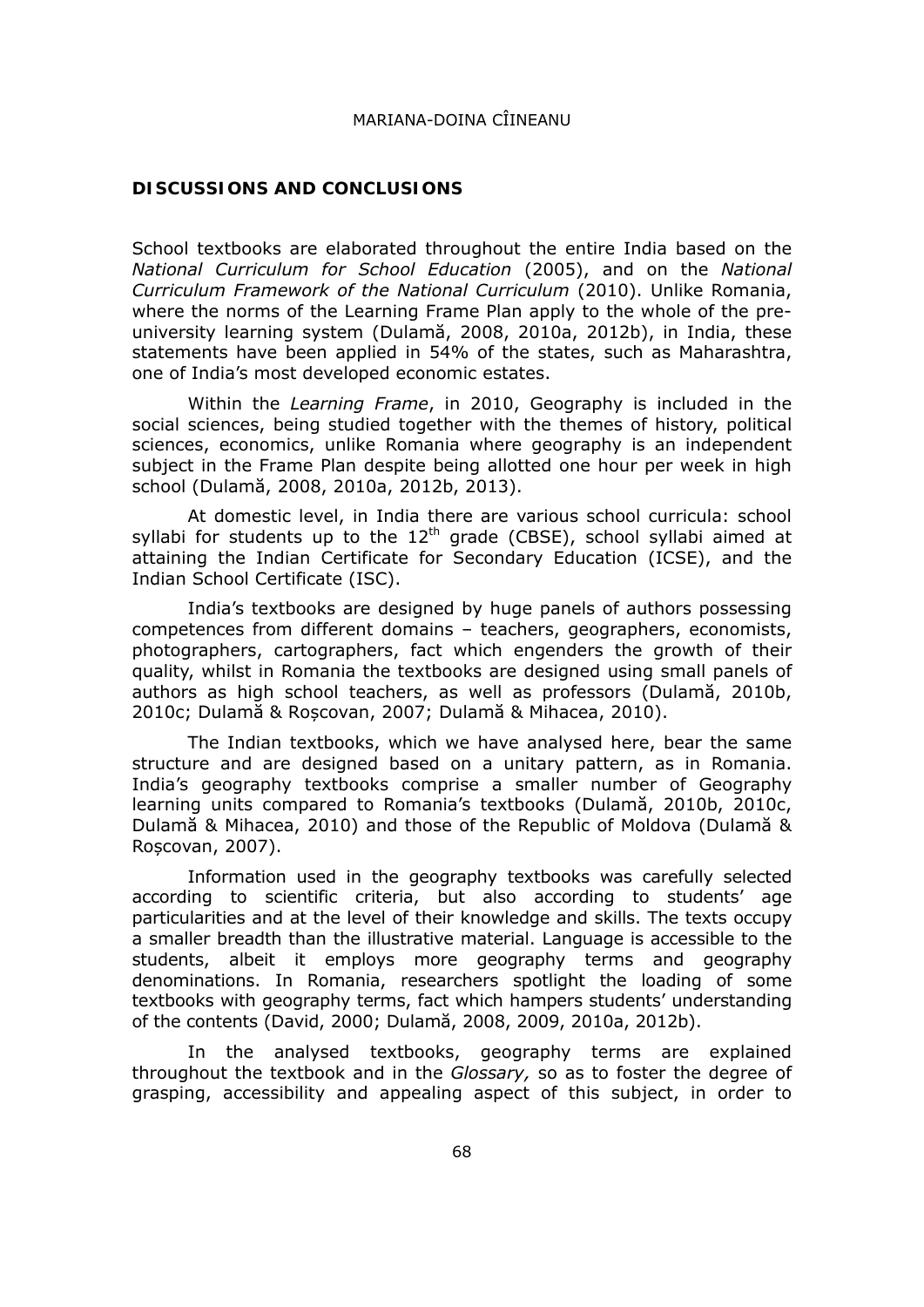ensure an interdisciplinary, transdiciplinary (Dulama,2010), and practical study of the Earth.

The content is arranged according to the principles of their constructivist theories of learning (Dulamă and Ilovan, 2008), so that students are enabled to achieve knowledge progressively. Owing to these textbooks, it is conspicuous that students pursue themes of Physical Geography, Human Geography, and Regional Geography. Special attention is allotted to studying the state where students live. Each region of the country is minutely studied until the end of Middle School and High School cycles.

Considering the standpoint of Regional Geography, by means of organising the contents, the following is envisioned: revealing accurately the elements of physical or human geography, explaining the role they have in the regions' development; identifying the correlations between the elements of physical geography with those of human geography; comparing various regions; highlighting the advantages and/or disadvantages of a region; the association of the knowledge attained and reality; shaping the geographic rationale and fostering critical thinking (Dulamă and Ilovan, 2006).

So as to grasp the geographic features of the learnt units in these textbooks, students are recommended a vast array of learning activities relying on the illustrative material, likewise based on field work research (practical drills, projects). Due to these practical drills, students are to develop prowess typical of regional geography, an aspect noticed by the literature of specialty (Dulamă and Ilovan, 2010, 2013). The learning activities which are included in the textbooks indicate student centred learning, feature also specific of the pre-university learning in Romania in certain historic periods (Dulamă and Ilovan, 2015).

The textbooks under analysis are richly illustrated with maps, charts, photographs, fact which favours students' understanding of space (Dulamă, 2006a, 2006b) and of geographic problems stemming from reality (Dulamă, 2004).

#### **References**

- Board of Editors for Geography (2013). *Geography Standard Eight*, Maharashtra State Bureau of Textbook Production and Curriculum Research, Pune.
- David, N. (2000). Supraîncărcarea şi accesibilitatea textelor unui manual de geografie pentru clasa a V-a. *Didactica Geografiei*, 2.
- Dulamă, M.E. (2004). *Modelul învăţării depline a geografiei*. Cluj-Napoca: Editura Clusium.
- Dulamă, M.E. (2006a). *Harta în predarea geografiei*. Cluj-Napoca: Editura Clusium.
- Dulamă, M.E. (2006b). *Metodologie didactică*. Cluj-Napoca: Editura Clusium.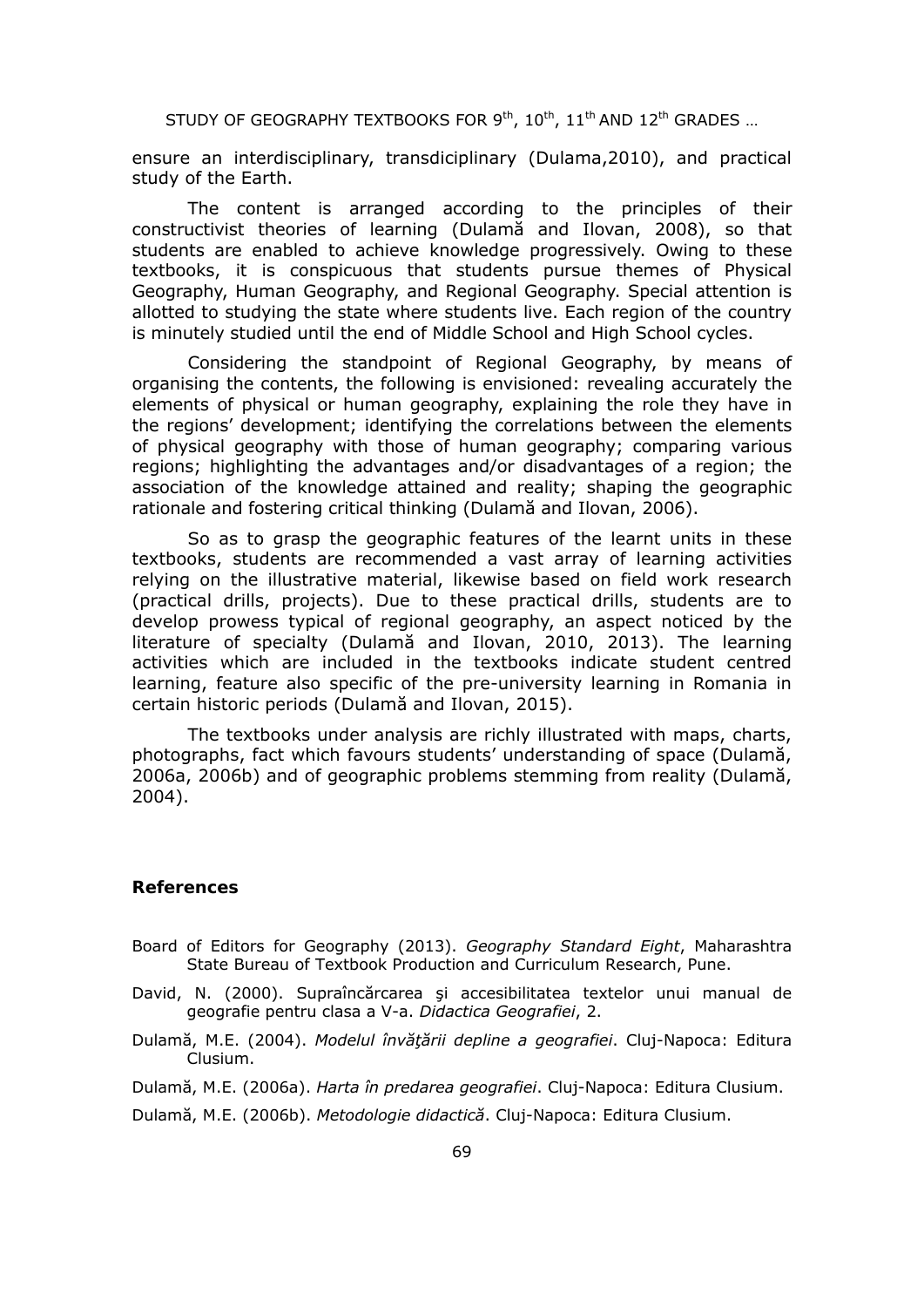- Dulamă, M.E. (2008). *Elemente de didactică*. *Teorie şi aplicaţii*. Cluj-Napoca: Editura Clusium.
- Dulamă, M.E. (2009). Evaluarea manualului de geografie, în Maria Eliza Dulamă, Florin Bucilă, Oana-Ramona Ilovan (eds.), *Tendinţe actuale în predarea şi învăţarea geografiei. Contemporary trends in teaching and learning geography*. Vol. 8 (pp. 427-435). Cluj-Napoca: Presa Universitară Clujeană
- Dulamă, M.E. (2010a). *Didactică axată pe competenţe*. Cluj-Napoca: Editura Presa Universitară Clujeană.
- Dulamă, M.E. (2010b). *Geografia populaţiei şi a aşezărilor. Proiecte de lecţii*. Cluj-Napoca: Presa Universitară Clujeană.
- Dulamă, M.E. (2010c). *Geografie fizică. Planificări şi proiecte de lecţii pentru clasa a V-a, ediţia a 2-a*. Cluj-Napoca: Editura Clusium.
- Dulamă, M.E. (2012a). Abordarea transdisciplinară tendinţă actuală în învăţarea geografiei, în *Didactica Pro* (1), Chişinău, 13-19.
- Dulamă, M.E. (2012b). *Didactică axată pe competenţe, ediţia a 2-a*. Cluj-Napoca: Presa Universitară Clujeană.
- Dulamă, M.E., & Ilovan, O.-R. (2006). Developing Critical Thinking Using Specific Regional Geography Maps. *Studia Universitas Babeş-Bolyai, Geographia*, *LI*(1), 137-146.
- Dulamă, M.E., & Ilovan, O.-R. (2008). Geography and Constructivism. Learning Situations Starting from Images. *Studia Universitas Babeş-Bolyai, Psychologia-Paedagogia*, *LII*(2), 119-132.
- Dulamă, M.E., & Ilovan, O.-R. (2010). Competenţele formate la elevi prin studierea Geografiei Europei. In M.E. Dulamă, F. Bucilă, & O.-R. Ilovan (eds.), *Tendinţe actuale în predarea şi învăţarea geografiei/Contemporary Trends in Teaching and Learning Geography* (pp. 208-219). Cluj-Napoca: Presa Universitară Clujeană.
- Dulamă, M.E., & Ilovan, O.-R. (2013). Contextul oficial al formării competenţelor la disciplina Geografie regională generală. In M.E. Dulamă, O.-R. Ilovan, H.V. Conţiu, & G. Osaci-Costache (eds.), *Tendințe actuale în predarea și învățarea geografiei/Contemporary Trends in Teaching and Learning Geography*. Cluj-Napoca: Presa Universitară Clujeană.
- Dulamă, M.E., & Ilovan, O.-R. (2015). Development of the Geography School Curriculum in Romania, from the 18th Century to 1989. *Transylvanian Review*, *XXIV*(1), 255-284.
- Dulamă, M.E., & Mihalca, A.I. (coord.) (2010). *Europa. Proiecte de lecţii pentru clasa a VI-a*, Cluj-Napoca: Presa Universitară Clujeană.
- Dulamă, M.E., & Roşcovan, S. (2007). *Didactica geografiei*. Chişinău: Editura BONS OFFICES.
- Maharashtra State Board of Secondary and High Secondary Education, (2013). Geography, Standard IX, Geography and Economics. *Social Science* 2, Pune.
- Maharashtra State Board of Secondary and High Secondary Education, (2013). *Geography, Standard XII*, Pune.